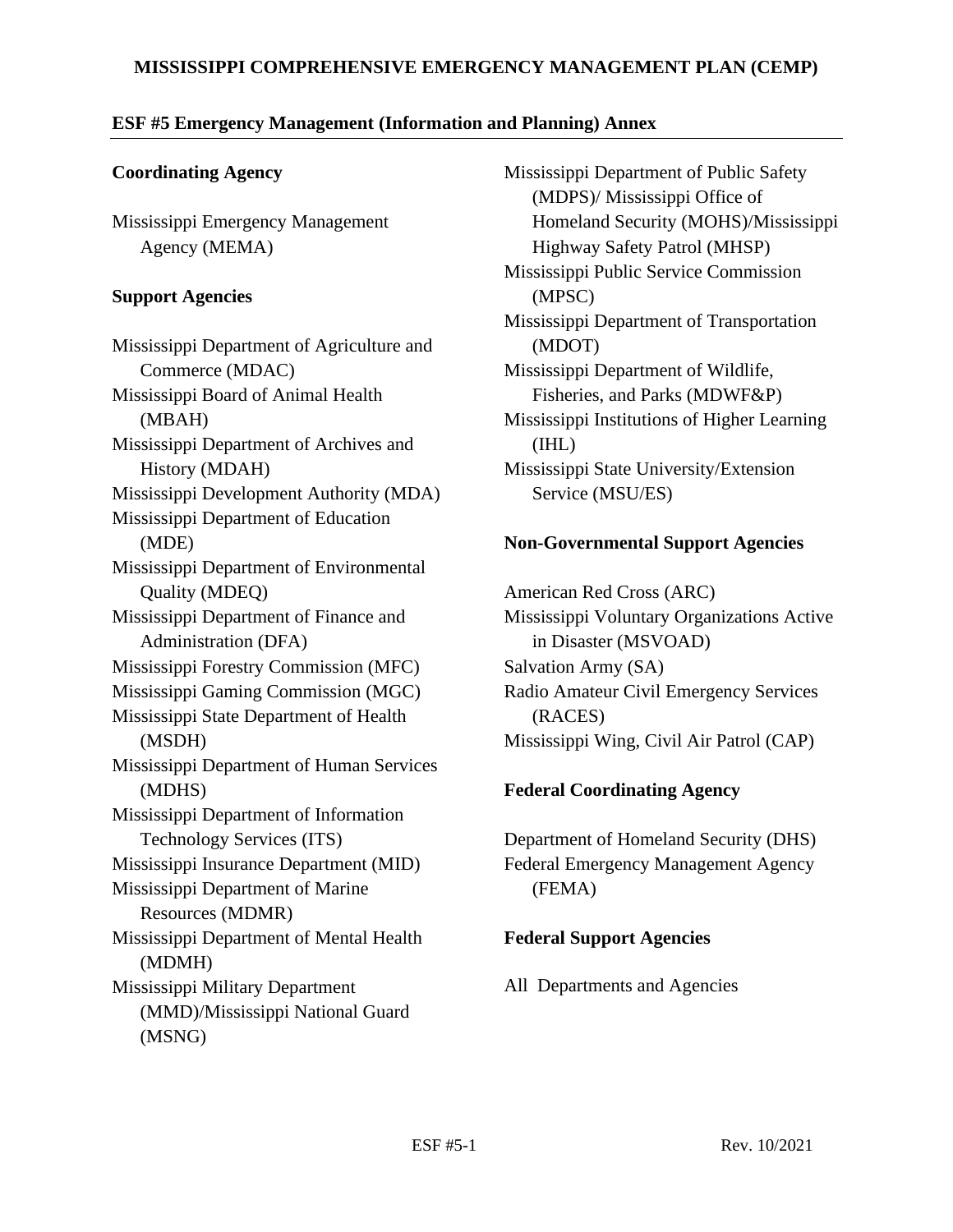**1. INTRODUCTION.** Emergency Support Function (ESF) #5 – Emergency Management, also referred to as Information and Planning, provides support by assisting local, state, and tribal entities, voluntary organizations, non-governmental organizations (NGOs), and the private sector in the preparedness, response, recovery, and mitigation of domestic threats or in response to actual or potential incidents.

**a. Purpose.** This ESF Annex aims to provide overall support to the activities of state government in the response and recovery missions following an emergency or a major disaster and activation of the State Emergency Operations Center (SEOC).

The success of this effort requires the coordination, pooling, and networking of both available and obtainable emergency management resources provided by local, state, tribal, and federal government entities, voluntary organizations, or other providers.

The term "obtainable" means other necessary resources that must be acquired through contract, lease, purchase, mutual aid agreements, or otherwise from outside the inventory or control of participating agencies. These resources may be in such forms as facilities, personnel, equipment, materials, supplies, consulting services, technical assistance, or others.

**b. Scope.** ESF #5 serves as the coordinating ESF for all state departments and agencies across the spectrum of domestic incident management, from prevention to response and recovery. In the pre-incident prevention phase, ESF #5 facilitates information flow to place assets on alert or preposition assets for a quick response. During the post-incident response phase, ESF #5 transitions and is responsible for support and planning functions. ESF #5 activities include supporting and facilitating multi-agency planning and coordinating the support in planning processes. This includes alert and notification, deployment and staffing of emergency response teams, incident action planning, coordination of operations, logistics and materials, direction and control, information management, requests for federal assistance, resource acquisition and management, worker safety and health, facilities management, financial management, and other support as required.

This plan is to be used to respond to incidents where a threatened or actual incident exceeds local response capabilities, and a state government response is requested. The core functions of ESF #5 include, but are not limited to:

**(1)** Functions that are critical to support and facilitate multi-agency planning and coordination for operations involving incidents requiring state coordination.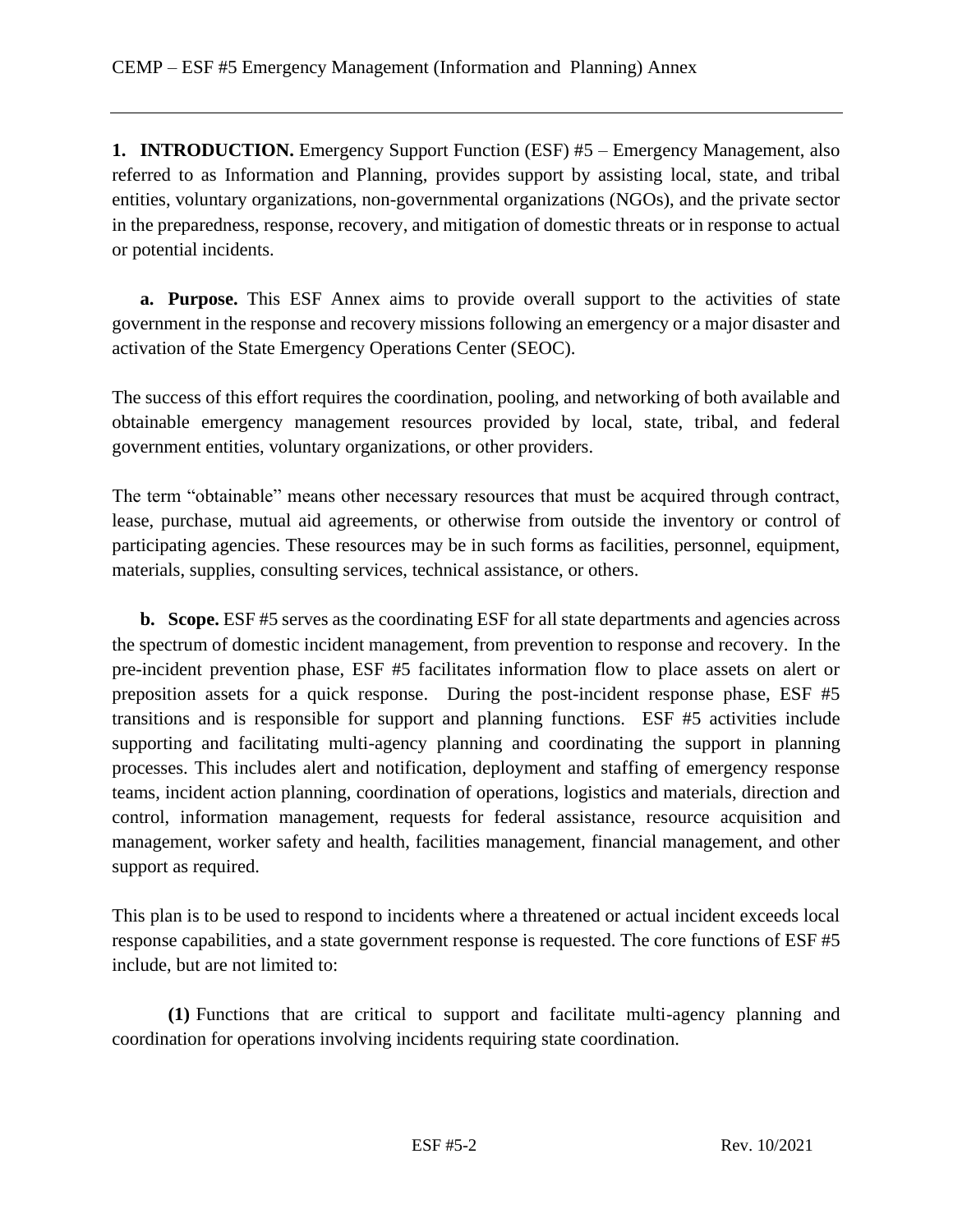**(2)** Coordinate the development of overall incident situational awareness, including information collection, information management, modeling and analysis, and the development of reports and information analysis on the status of operations and impacts.

**(3)** Coordinate the development of state plans to manage and support incident activities. Departments and agencies participate in the planning processes coordinated by the planning entity at each incident command or the SEOC. This includes crisis and incident action planning, analysis of risks and capability requirements, and other support as required.

**(4)** ESF #5 is organized in accordance with the National Incident Management System (NIMS), the Incident Command System (ICS), and agency or jurisdiction-specific guidance for incident support operations. ESF #5 supports the general staff functions contained in the NIMS for all the multi-agency coordination centers and incident operations (e.g., SEOC, Forward EOC, and Field Offices).

If local government capabilities or resources become overwhelmed and unable to meet emergency or major disaster needs, ESF #5 will be activated to support those affected. This support will be provided in accordance with the National Response Framework (NRF), Mississippi Comprehensive Emergency Management Plan (CEMP), and the Mississippi Emergency Management Agency (MEMA) Response Framework.

If the SEOC and ESF #5 are activated to assist local, state, or tribal governments, the primary agency for the overall coordination of state resources is MEMA.

**2. RELATIONSHIP TO THE WHOLE COMMUNITY.** This section describes how ESF #5 relates to other elements of the whole community. Basic concepts that apply to all members of the whole community include:

## **a. General.**

**(1)** Effective incident response activities rely on information and planning systems that provide a common operating picture to all members of the whole community engaged in the response.

**(2)** The jurisdiction/organization should define information needs. These needs are often met at the local, state, tribal, and federal levels, in concert with non-governmental organizations and the private sector, primarily through preparedness organizations.

**(3)** Procedures and protocols for the release of warnings, incident notifications, public communications, and other critical information are disseminated through a defined combination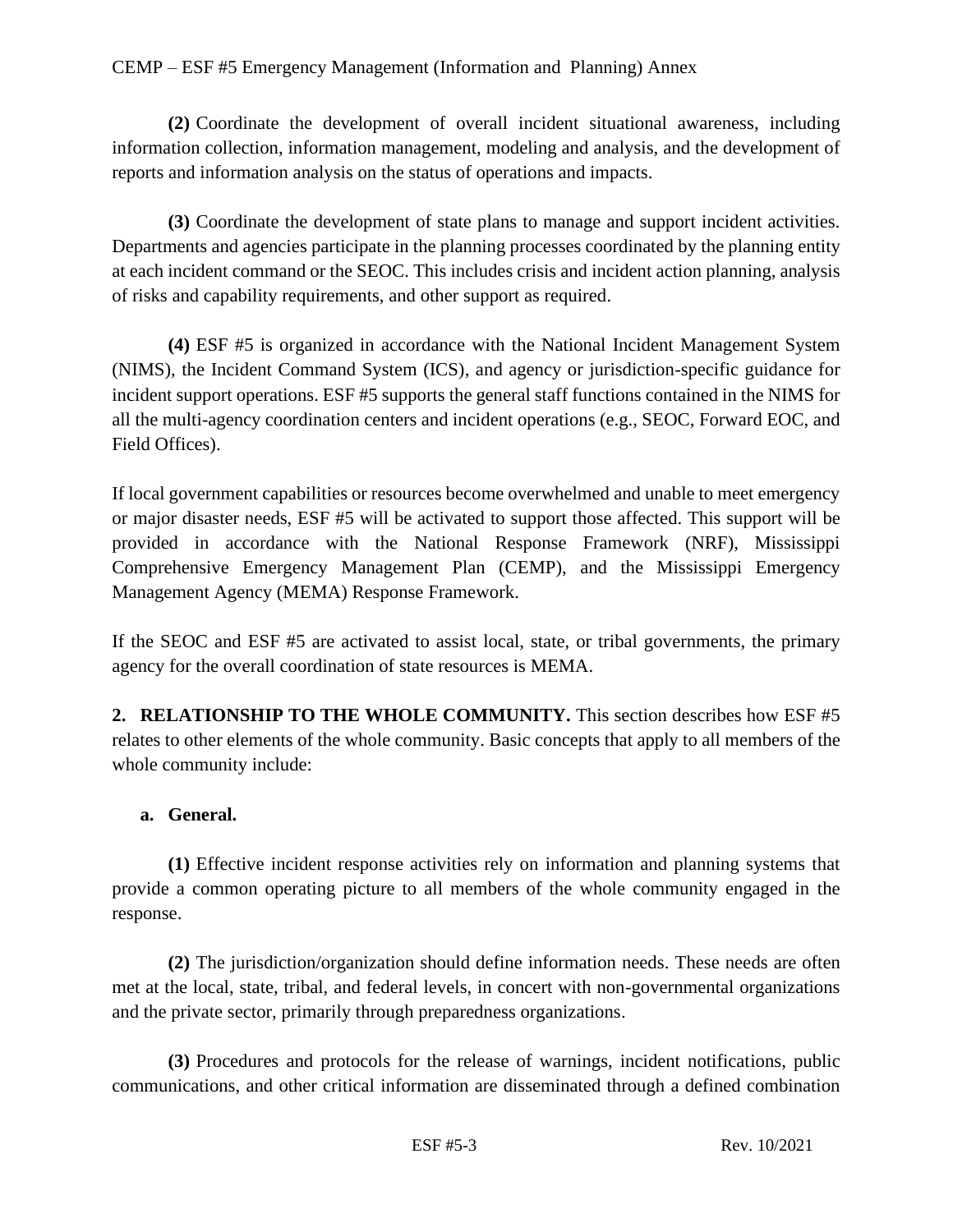of networks used by emergency operations centers. Notifications are made to the appropriate jurisdictional levels, NGOs, and the private sector through defined mechanisms specified in emergency operations and incident action plans.

**(4)** Appropriate auxiliary aids and services are used to effectively communicate information, warnings, notifications, and other critical information for individuals with disabilities and others with access and functional needs and in a culturally and linguistically appropriate manner.

**b. Local, State, and Tribal Governments**. Local, state, and tribal governments engage in incident planning and collaborate with state planning elements as part of unified response efforts. State plans shall support the needs of the local, state, and tribal governments and be adaptable to address changing priorities and requirements.

Primary responsibility for managing incidents usually rests with local, state, and tribal authorities and the private sector, which own and operate most of the resources. As such, a state response must acknowledge local, state, and tribal policies, authorities, and plans that manage response and recovery efforts during emergencies.

**c. Private Sector/Non-Governmental Organizations.** The private sector and NGOs are important sources of critical incident information. Many members of the private sector and NGOs with a role in response participate in planning efforts and conduct their own. Plans shall be developed to ensure the concepts of operations mutually support private sector lifesaving and sustainment or restoration operations. To the greatest extent possible, private sector coordination mechanisms should be employed to help synchronize public-private sector operations.

The private sector owns or operates a large proportion of emergency management resources and is a partner or lead for the rapid restoration of services. Private-sector mutual aid and assistance networks facilitate the sharing of resources to support response. These organizations coordinate with local, state, tribal, and federal response and recovery efforts through virtual platforms like the Mississippi Business Emergency Operations Center (MSBEOC).

**3. CORE CAPABILITIES AND ACTIONS.** This section outlines the ESF roles aligned to core capabilities. The following table lists the Response core capability that ESF #5 most directly supports, along with the related ESF #5 action:

| <b>Core Capability</b> | <b>ESF #5 – Emergency Management (Information and Planning)</b>                                                                    |
|------------------------|------------------------------------------------------------------------------------------------------------------------------------|
| <b>Planning</b>        | Coordinates and conducts deliberate planning during the steady-<br>state for the Response Mission Area to manage risks and execute |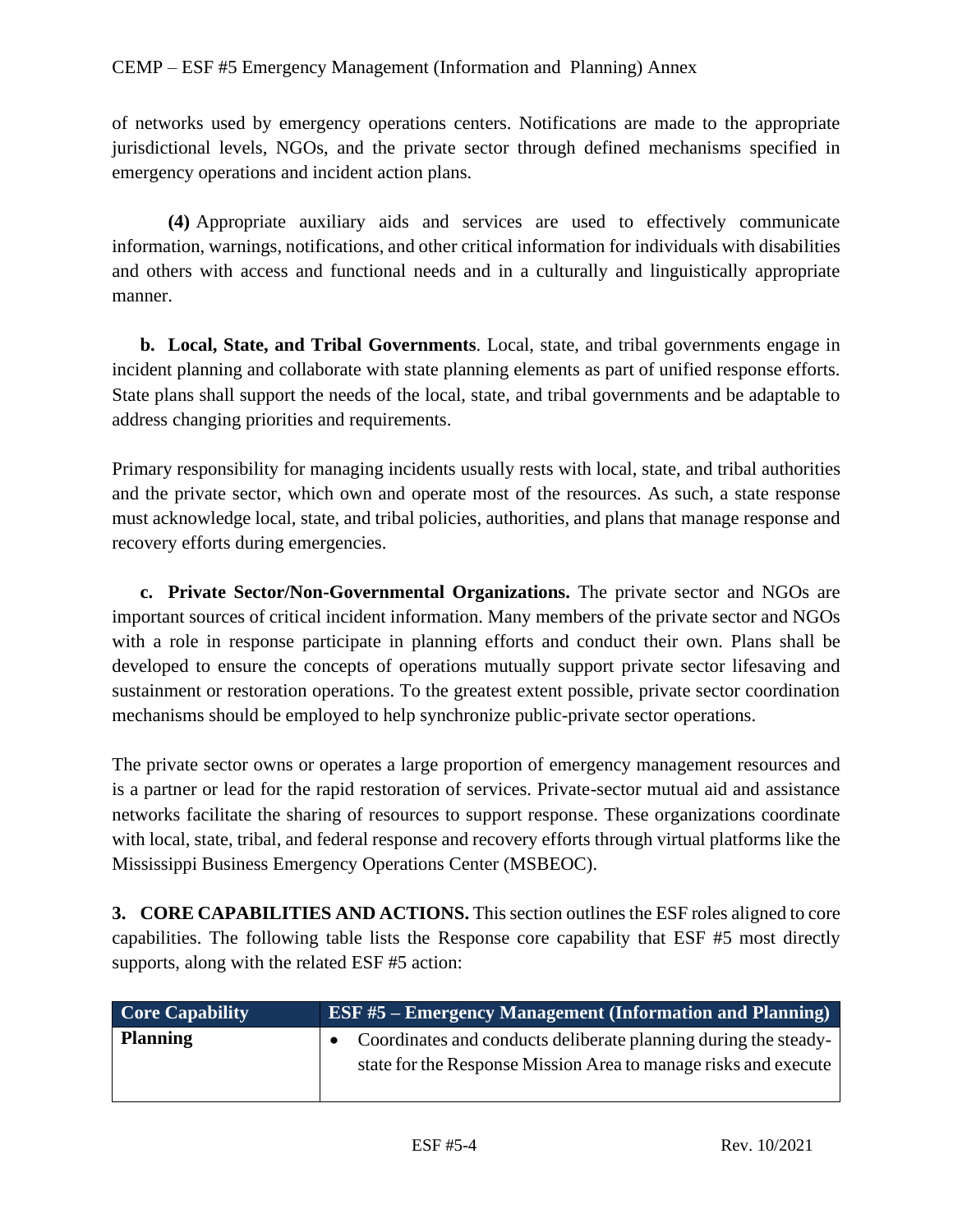| <b>Core Capability</b>                          | <b>ESF #5 – Emergency Management (Information and Planning)</b>                                                                                                                                                                                                                                                                                                                                                                                                                                                                                                                                                                                                                                                                                                                                                       |
|-------------------------------------------------|-----------------------------------------------------------------------------------------------------------------------------------------------------------------------------------------------------------------------------------------------------------------------------------------------------------------------------------------------------------------------------------------------------------------------------------------------------------------------------------------------------------------------------------------------------------------------------------------------------------------------------------------------------------------------------------------------------------------------------------------------------------------------------------------------------------------------|
| <b>Planning cont.</b>                           | support functions and crisis action planning activities during an<br>actual or potential incident. This includes, among other things:<br>Organizational and coordination constructs.<br>$\circ$<br>Key decisions and corresponding critical information<br>$\circ$<br>requirements.<br>Tasks and proposed operational actions for consideration.<br>$\circ$<br>Planning factors and potential capability requirements.<br>$\circ$                                                                                                                                                                                                                                                                                                                                                                                     |
| <b>Situational Assessment</b>                   | Maintain situational awareness of an incident.<br>$\bullet$<br>Provide an informational link to members of the whole<br>$\bullet$<br>community.<br>Serve as the centralized conduit for situation reports, geospatial<br>data, and other decision support tools.<br>Provide decision-relevant information regarding the nature and<br>extent of an incident, as well as cascading effects, in support of<br>a potential or actual coordinated federal response.<br>Coordinate the production and dissemination of modeling and<br>$\bullet$<br>effects analysis to inform immediate emergency management<br>actions and decisions.<br>Maintain<br>standard<br>reporting<br>templates,<br>information<br>$\bullet$<br>management systems, essential elements of information, and<br>critical information requirements. |
| <b>Public Information and</b><br><b>Warning</b> | Provides<br>information<br>to develop credible,<br>$\bullet$<br>culturally<br>appropriate, and accessible messages to inform the public of<br>ongoing emergency services, protective measures, and other<br>life-sustaining actions that facilitate the transition to recovery.                                                                                                                                                                                                                                                                                                                                                                                                                                                                                                                                       |

# **4. POLICIES.**

**a.** ESF #5 is comprised almost entirely of permanent MEMA staff, led by the Operations Bureau Director who functions as the Operations Section Chief (OSC) during periods of SEOC activation.

**b.** The SEOC OSC functions as the primary Emergency Coordinating Officer (ECO) for ESF #5 to work with other local, state, tribal, and federal agencies from the SEOC.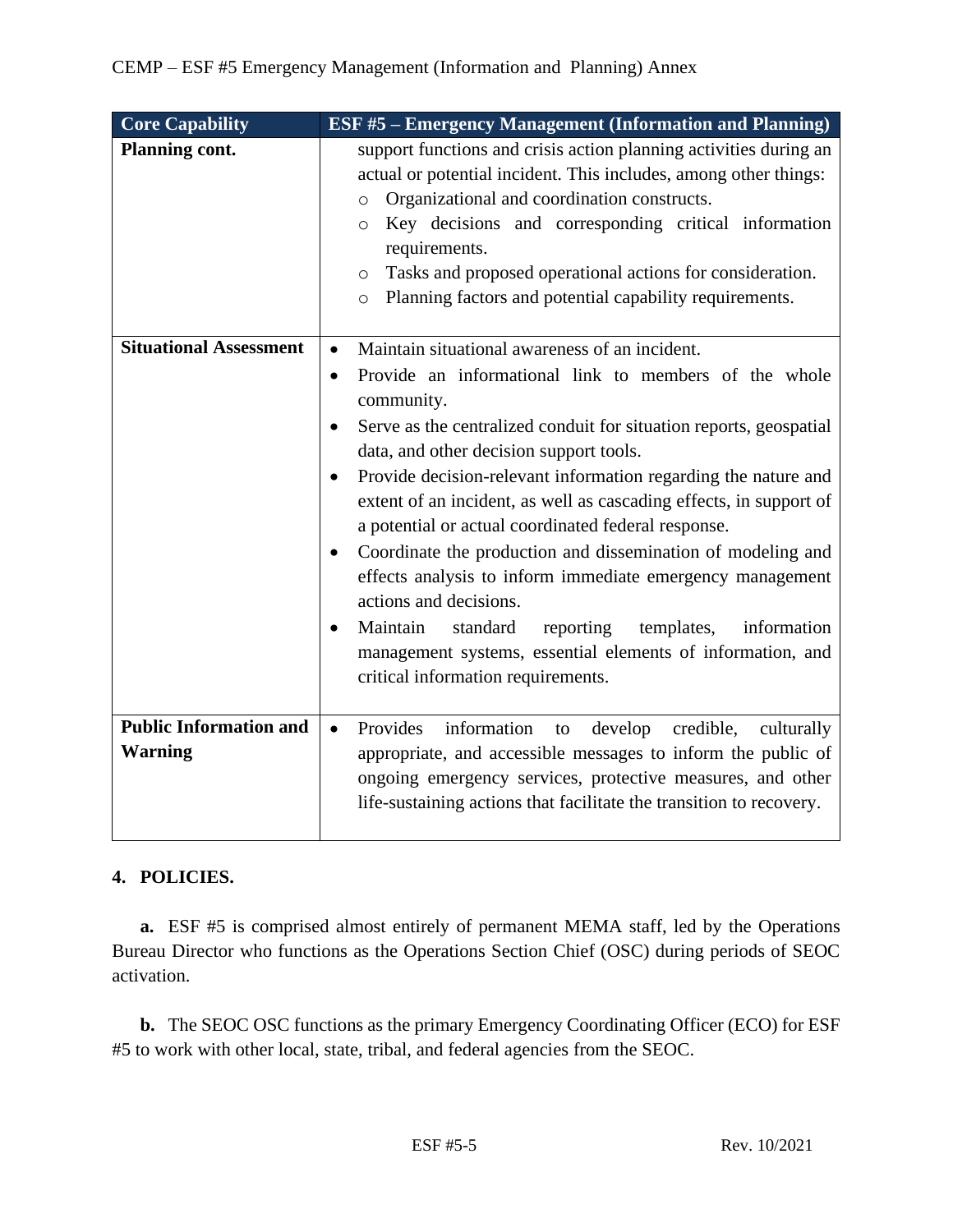**c.** The OSC is a member of the Unified Coordination Group (UCG), Command and General Staff (C&GS), and oversees the SEOC Branch Directors and Operations staff.

**d.** When activated, supporting agencies in ESF #5 will operate under this document, the MEMA Response Framework, and other SEOC SOPs, as applicable.

**e.** ESF #5 is responsible for establishing the state support infrastructure in the affected area in anticipation of prevention, response, recovery, and mitigation requirements.

**f.** Local requests for state assistance to the Governor under the Emergency Management Law, MS Code Ann. § 33-15 (1972) are coordinated through MEMA.

**g.** All available local, private, semi-private, and state resources will be deployed through the Statewide Emergency Assistance Compact (SMAC) to the maximum extent possible before requesting Emergency Management Assistance Compact (EMAC) or federal assets.

**h.** If state resources have either been exhausted or are expected to be exhausted before meeting the demand, ESF #5 will recommend that assistance be requested from other states through the Emergency Management Assistance Compact (EMAC) or from the Federal Emergency Management Agency (FEMA).

**i.** Resource allocation and taskings are coordinated through ESF #5 using the MEMA mission assignment process and other procedures outlined in the CEMP Base Plan, MEMA Response Framework, and applicable Standard Operating Procedures (SOP).

**j.** ESF #5 serves as the centralized conduit for state situation reports from the various ESFs and is the informational link between the state and FEMA Region IV, other federal and congressional offices.

**k.** ESF #5, through the Incident Commander (IC), OSC, and Planning Section Chief (PSC), coordinate ICS functions at the SEOC to include, but not limited to:

**(1)** Crisis Action Team (CAT);

**(2)** Unified Coordination Group (UCG);

**(3)** Command & General Staff (C&GS);

**(4)** Tactics Meetings;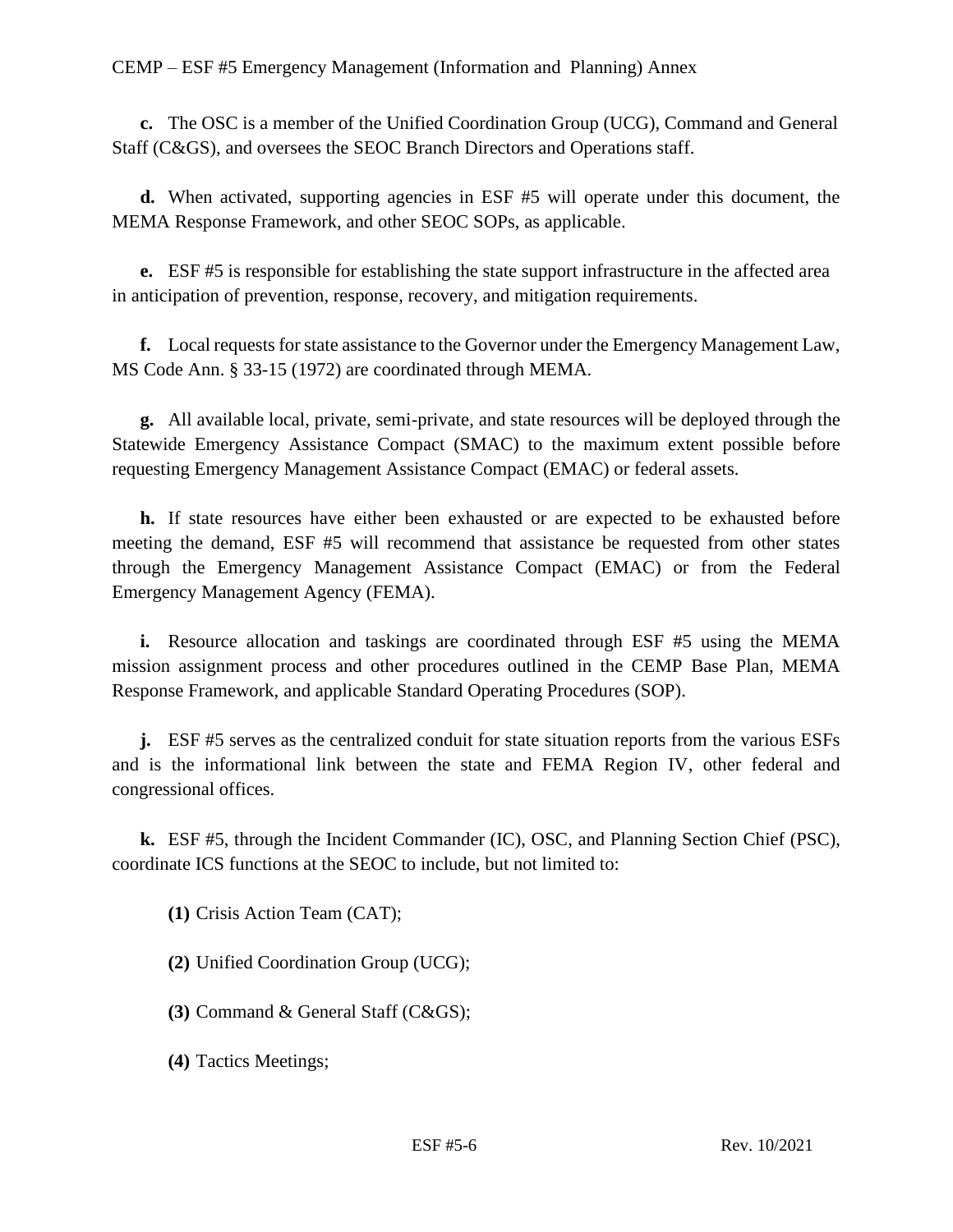**(5)** Planning Meetings.

**l.** Departments and agencies participate in the Situation Report (SITREP) and Incident Action Plan (IAP) process coordinated by ESF #5 and respective SEOC Sections and Branches.

**m.** ESF #5 maintains an on-call workforce of trained and skilled Disaster Reservists (DR) to provide surge capability and perform essential emergency management functions on short notice and for varied durations.

**n.** The MEMA SEOC is responsible for notifying all emergency management stakeholders of potential threats and elevating operational response postures or prepositioning assets per the MEMA State Warning Point (SWP) SOP.

**o.** ESF #5 staff, working with ESF #7 Logistics, coordinates required field facilities, supplies, and equipment to support state activities related to the management of incidents. These facilities include, but are not limited to the Forward Area Command Post, Joint Information Center (JIC), Joint Field Office (JFO), Reception, Staging, Onward-Movement and Integration (RSOI) sites, Mobilization Centers (MC), Commodity Point of Distribution Points (CPOD), and State Staging Areas (SSA).

# **5. CONCEPT OF OPERATIONS.**

# **a. Assumptions.**

**(1)** ESF #5 provides trained and experienced staff to fill management positions in the Command, Operations, Planning, Logistics, and Administration and Finance Sections of the SEOC upon activation.

**(2)** The role of state agencies involved in information and planning is to collect raw data in the field and provide it to their ECOs or designated personnel of MEMA in the SEOC.

**(3)** Existing state telecommunications infrastructure will provide the primary means for state government communications.

**(4)** Primary agencies (including MEMA) and support agencies will perform tasks under their authority, as applicable, in addition to missions received under the authority of MEMA.

**(5)** When ESFs are activated, their ECO primary agency coordinator will assign a liaison to work with ESF #5.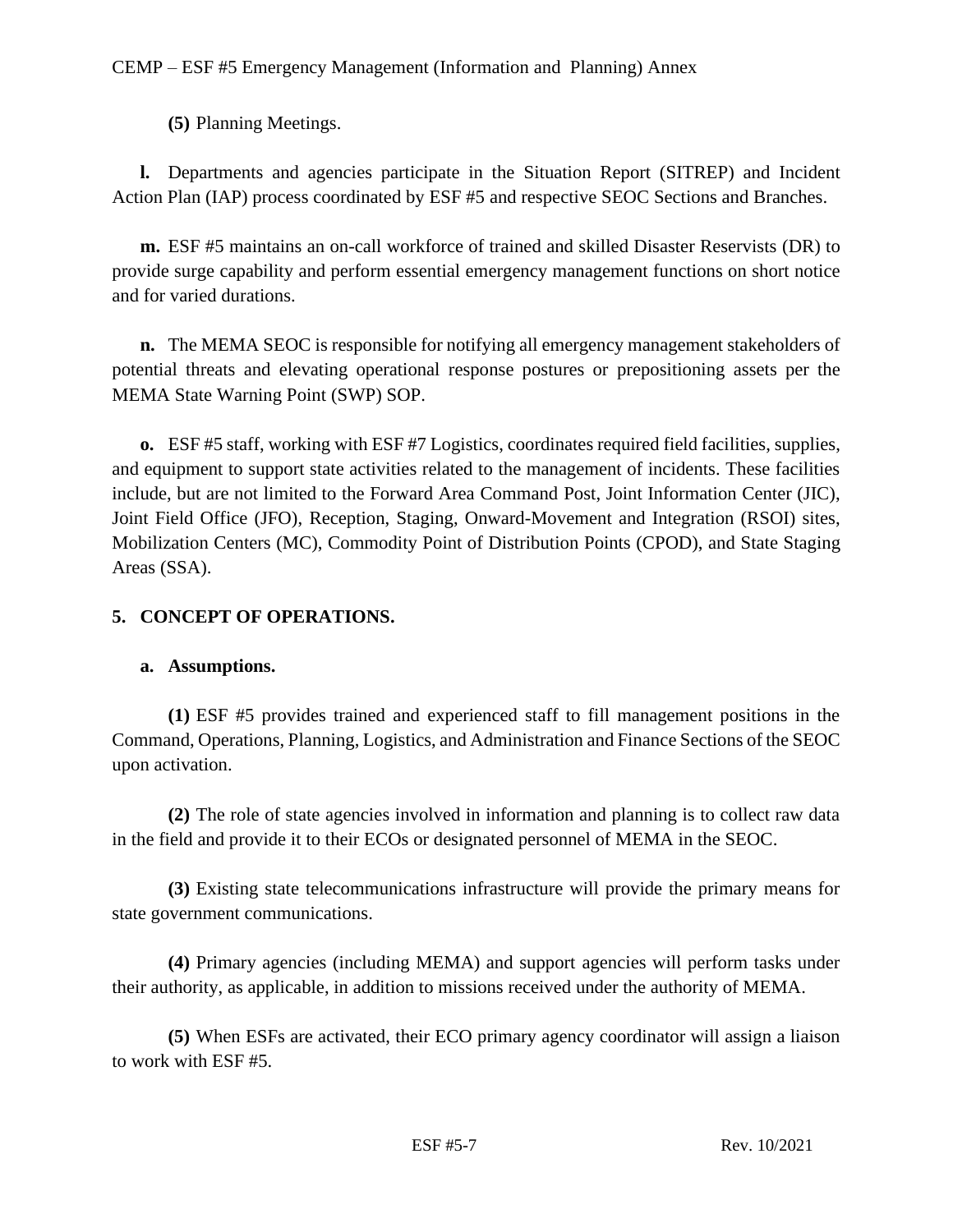**(6)** ESF #5 provides ESF #15 External Affairstimely and accurate information to distribute to the media, public officials, public, and other interested parties.

**(7)** If a JFO is established, MS ESF #5 personnel may locate jointly with their federal counterparts in the JFO or other designated facility.

**(8)** Most emergencies and disasters involve damage to property to some extent. Before mobilizing assets, efforts must be taken to ensure roads, bridges, public utility systems, public and private buildings, homes, and other facilities will have to be inspected and cleared for use, reinforced, quarantined, or demolished to ensure safety.

**(9)** The resources of local, state, tribal, and federal governments, separately or in combination with those of industry and other private/semi-private sources, will be utilized to the maximum extent possible to eliminate, reduce, or remove hazards.

**(10)** State or federal assistance may be required to identify and deploy resources from outside the affected area to ensure a timely, efficient, and effective response and recovery.

**(11)** Numerous volunteering entities, both governmental and non-governmental, may mobilize personnel, supplies, and equipment to affected areas with neither coordination nor communication with the SEOC or deployed elements.

## **b. General.**

**(1)** MEMA will keep all responsible agencies informed of impending conditions (incident activity, weather, hazardous materials, or other events) that would cause them to assume a readiness posture for activating the SEOC for possible deployment to a forward area of operation or other activity.

**(2)** When SEOC is activated, ESF #5 and other appropriate support ESFs will be activated to support the event. ESF #5 will continually assess and develop action plans for the SEOC to ensure all supporting agencies function appropriately and in a coordinated manner.

**(3)** ESF #5, in conjunction with MEMA Field Services (FS)/Area Coordinators (ACs) and other liaisons, will maintain contact with and coordinate/manage to report activities of local, state, tribal, and federal stakeholders.

**(4)** Through their county EOCs, local officials should be encouraged to be self-sufficient during the first 2–3 days of a disaster.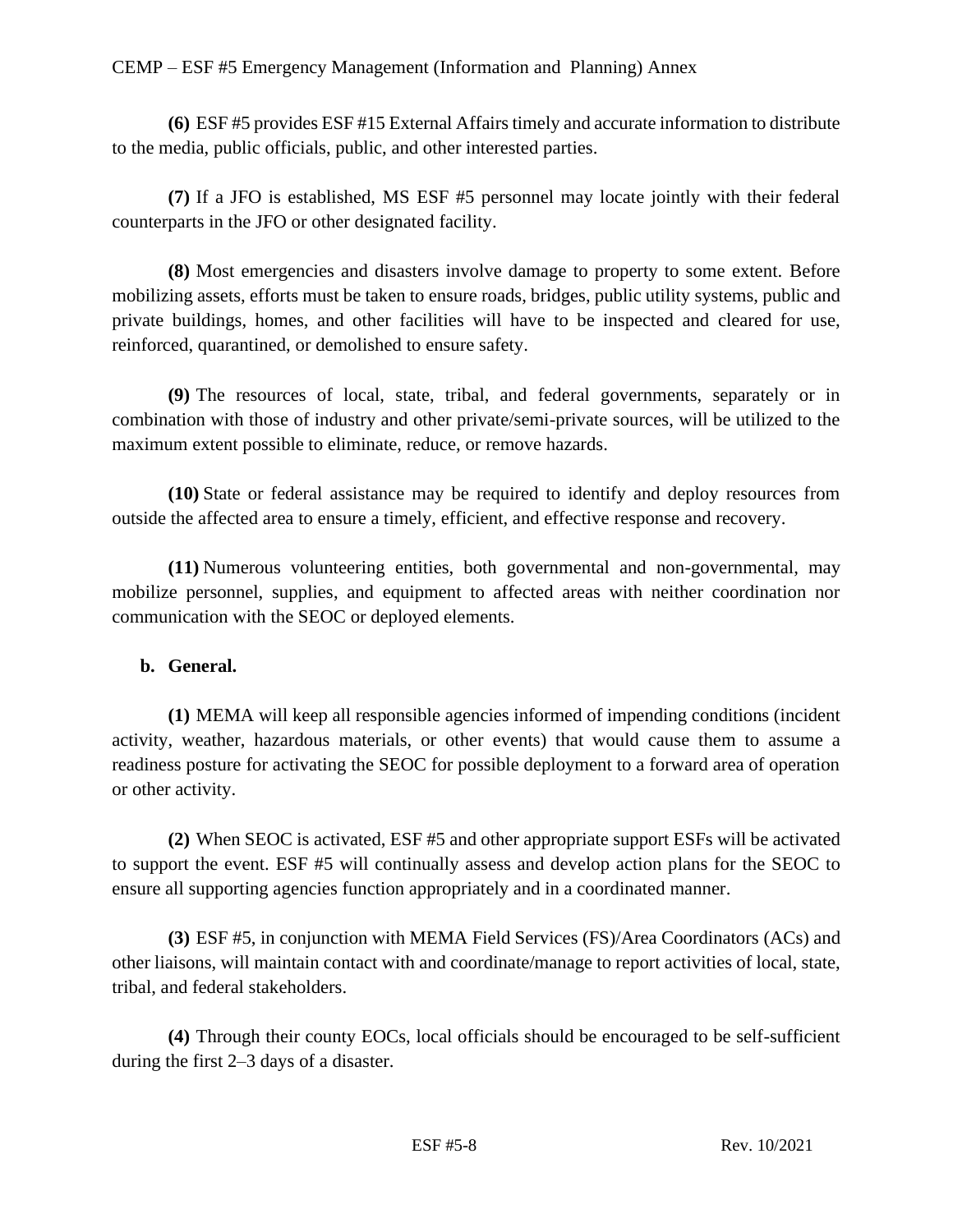**(5)** Local officials and managers should channel their requests for assistance where possible through county EOCs.

**(6)** Local officials must conduct an initial damage assessment to determine the severity and magnitude of property damage in quantity, community impact, and dollar amount. These results will be reported to the SEOC, where appropriate response actions will be initiated. Where possible, such communication should be routed through the jurisdiction's county EOC.

**(7)** MEMA will provide public information to evacuees through the SEOC JIC, Mississippi Public Broadcasting (MPB), and commercial broadcast media.

**(8)** Working in coordination with the SEOC and SWP, the JIC will release special weather statements and warnings provided by the National Weather Service (NWS) to emergency workers and the general population. These releases will be made through the normal ESF #15 release networks, SWP AtHoc mass notifications, and additionally provided to emergency work sites, staging areas, and other incident support sites as needed.

**(9)** MEMA coordinates EMAC with other states for the augmentation of resources, as necessary.

**(10)** If a JFO is established, state response personnel may be located with their federal counterparts, and designated facilities may be established.

## **6. ORGANIZATION.**

**a. State Emergency Operations Center.** In an incident or a major declared state emergency, OSC and ESF #5 staff will activate the SEOC and stakeholders to the SEOC.

**b. SEOC Emergency Point of Contact.** The MEMA SWP within the SEOC operates 24/7/365. The SWP is manned by Emergency Telecommunicators and an Operations Section Watch Officer. Emergency contact info is as follows:

## **(1) SWP Emergency Telecommunicator(s):**

- **(a) Phone:** (601) 933-6876, 6877, 6878 or (800) 222-6362
- **(b) E-mail:** [commo1@mema.ms.gov,](mailto:commo1@mema.ms.gov) [commo2@mema.ms.gov,](mailto:commo2@mema.ms.gov) or [commo3@mema.ms.gov](mailto:commo3@mema.ms.gov)
- **(2) Operations Section Watch Officer:**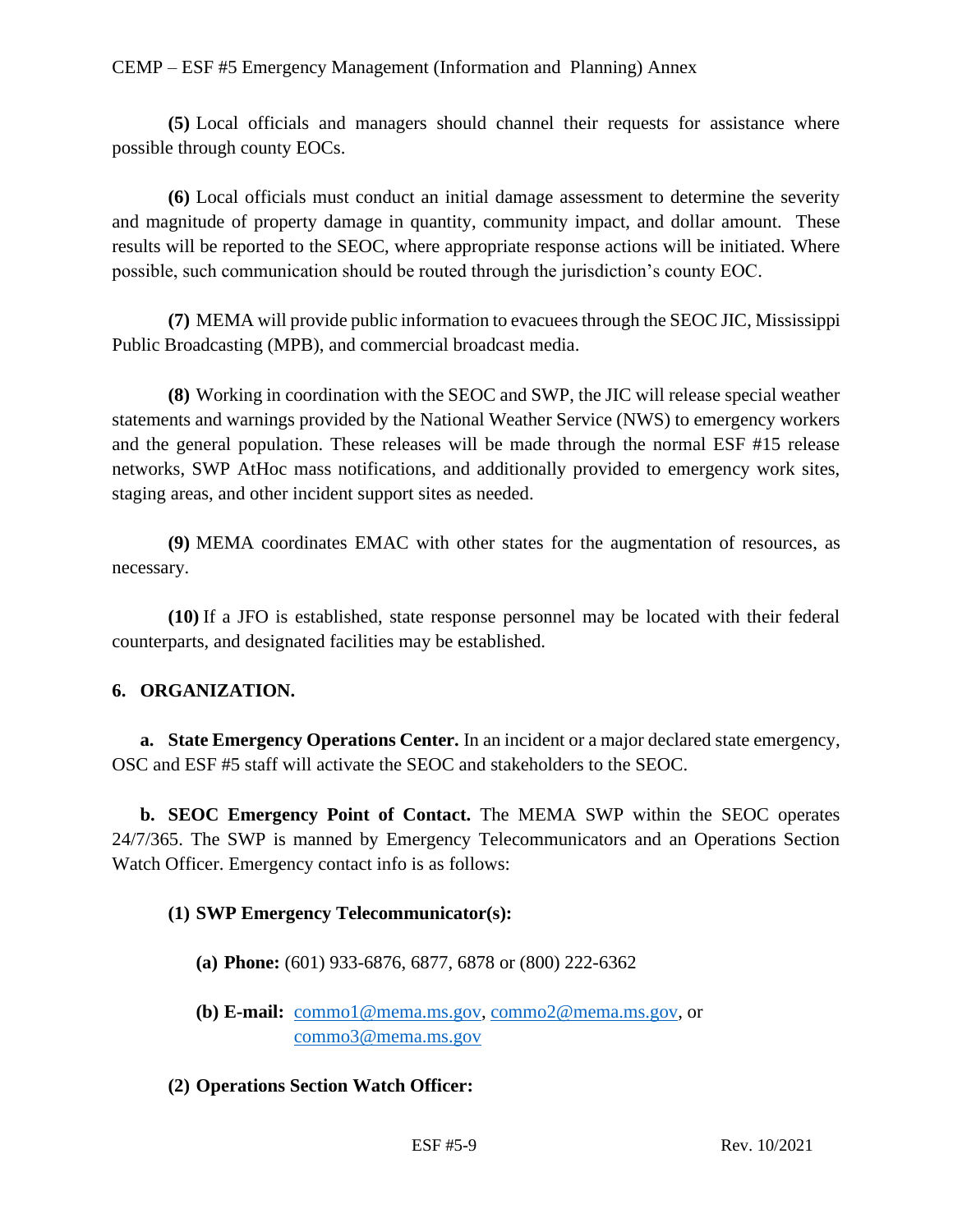- **(a) Phone:** (601) 933-6671 or (800) 222-6362
- **(b) E-mail:** [watchdesk@mema.ms.gov](mailto:watchdesk@mema.ms.gov)

**c. SEOC Sections.** The SEOC maintains the standard four ICS sections:

**(1) Operations Section.** The Operations Section establishes strategy (approach methodology, etc.) and specific tactics/actions to accomplish the goals and objectives set by Command. Operations coordinates and executes strategy and tactics to achieve response objectives.

**(2) Planning Section.** The Planning Section coordinates support activities for incident planning and contingency, long-range, and demobilization planning. Planning supports Command and Operations in processing incident information and coordinates information activities across the response system.

**(3) Logistics Section.** The Logistics Section **s**upports Command and Operations in their use of personnel, supplies, and equipment. Performs technical activities required to maintain the function of operational facilities and processes.

**(4) Finance and Administration Section.** The Finance and Administration Section **s**upports Command and Operations with administrative issues and tracks and processes incident expenses. This includes such issues as licensure requirements, regulatory compliance, and financial accounting.

See the SEOC OSC, Watch Officer, or a SEOC Branch Director for a roster of incident-assigned Section Chiefs.

**d. SEOC Branches.** The SEOC maintains three branches within the Operations Section, Infrastructure, Emergency Services, and Human Services, each led by a Branch Director. The Branch Director positions are manned full-time by MEMA Emergency Management Specialists. The Branch Directors coordinate the activities of all sixteen ESFs and support entities and are the first line of support for assigned ECOs. The Branch Directors monitor and oversee branch administrative and incident activities, WebEOC actions, SITRoom updates, branch adherence to timelines and requirements, support ECOs with incident coordination, and conduct SEOC staff briefings, as needed.

**(1)** Infrastructure Branch Director desk contact information: Phone (601) 933-6737, e-mail: [infrastructure@mema.ms.gov.](mailto:infrastructure@mema.ms.gov)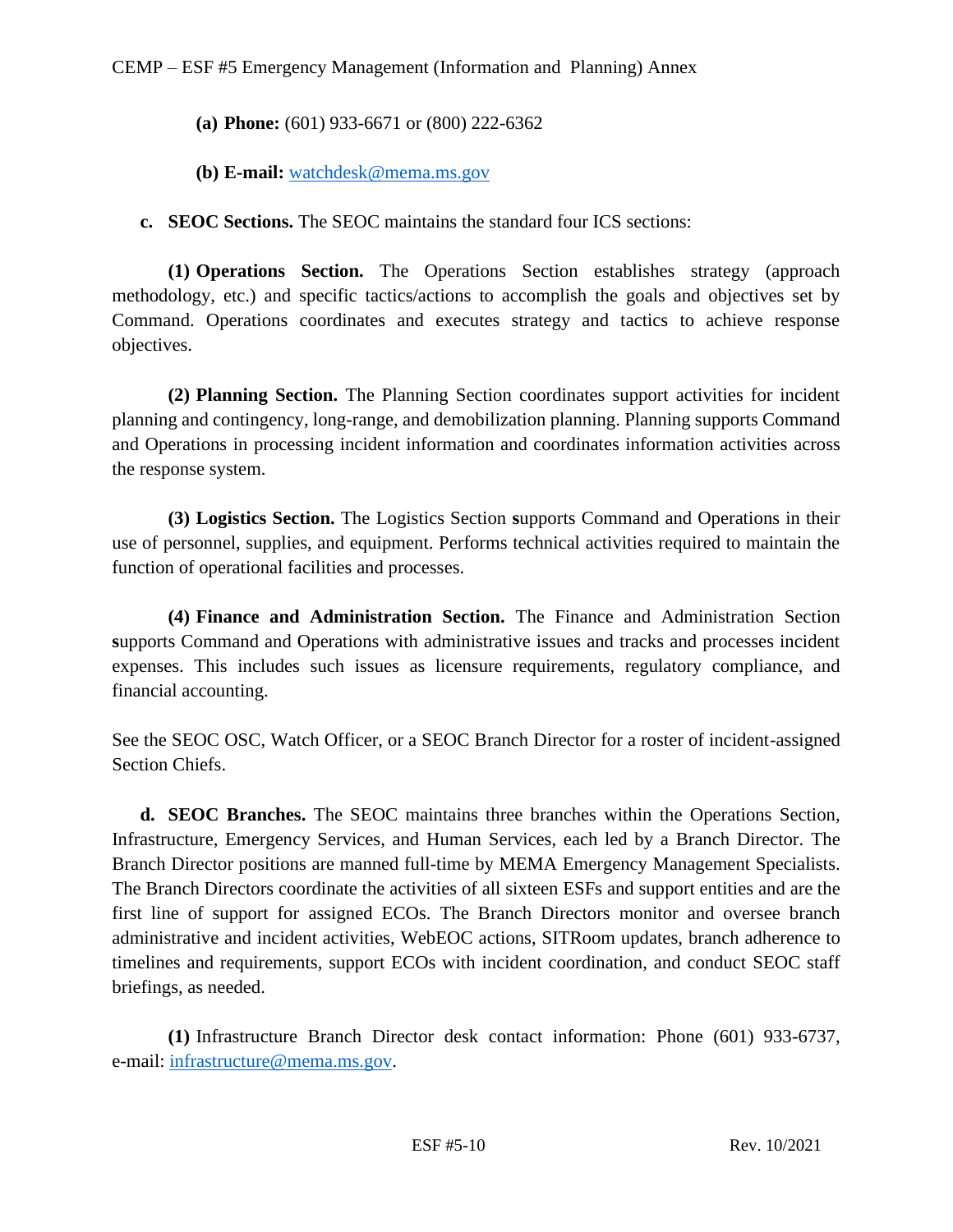**(2)** Emergency Services Branch Director contact information: Phone (601) 933-6753, e-mail: [emergencyservices@mema.ms.gov.](mailto:emergencyservices@mema.ms.gov)

**(3)** Human Services Branch Director contact information: Phone (601) 933-6764, e-mail: [humanservices@mema.ms.gov.](mailto:humanservices@mema.ms.gov)

**e. Aviation Branch.** The Aviation Branch is currently under development. The Aviation Branch will not be manned by a full-time SEOC Branch Director. The Branch will be established, similar to the ESFs, with assigned personnel, policies, and procedures, ready to be activated as needed. The Branch will be developed to mirror the FEMA RIV Aviation Branch to facilitate unity of effort during combined operations. For more information, see the OSC or the MEMA Unmanned Aerial Systems (UAS) Coordinator.

**f. SEOC Situation Rooms.** MEMA developed the Homeland Security Information Network (HSIN) Situation Rooms (SITRooms) to provide stakeholders with a virtual EOC platform to utilize during normal operations or an incident. The SITRooms provide excellent situational awareness for both SEOC and non-SEOC participants. The SITRooms have individual pods with attendee lists, chat capability, current incident priorities and objectives, current operational schedule and meeting times (battle rhythm), downloadable documents and maps, useful links, and video capability.

The event SITRooms utilized by the SEOC for a given event will use one of the following URLs:

<https://share.dhs.gov/msema> (Daily SITRoom: Level IV Normal Operations)

<https://share.dhs.gov/mema-incident> (General Incident SITRoom)

<https://share.dhs.gov/mema-incident1> (Severe Weather/Flooding SITRoom)

<https://share.dhs.gov/mema-incident2> (Hurricane/Tropical Storm SITRoom)

<https://share.dhs.gov/mema-incident3> (Other Emergency/Earthquake SITRoom)

<https://share.dhs.gov/mema-uas> (UAS SITRoom)

<https://share.dhs.gov/mrp> (Radiological SITRoom)

<https://share.dhs.gov/jicroom> (JIC SITRoom)

<https://share.dhs.gov/ms-emac> (EMAC SITRoom)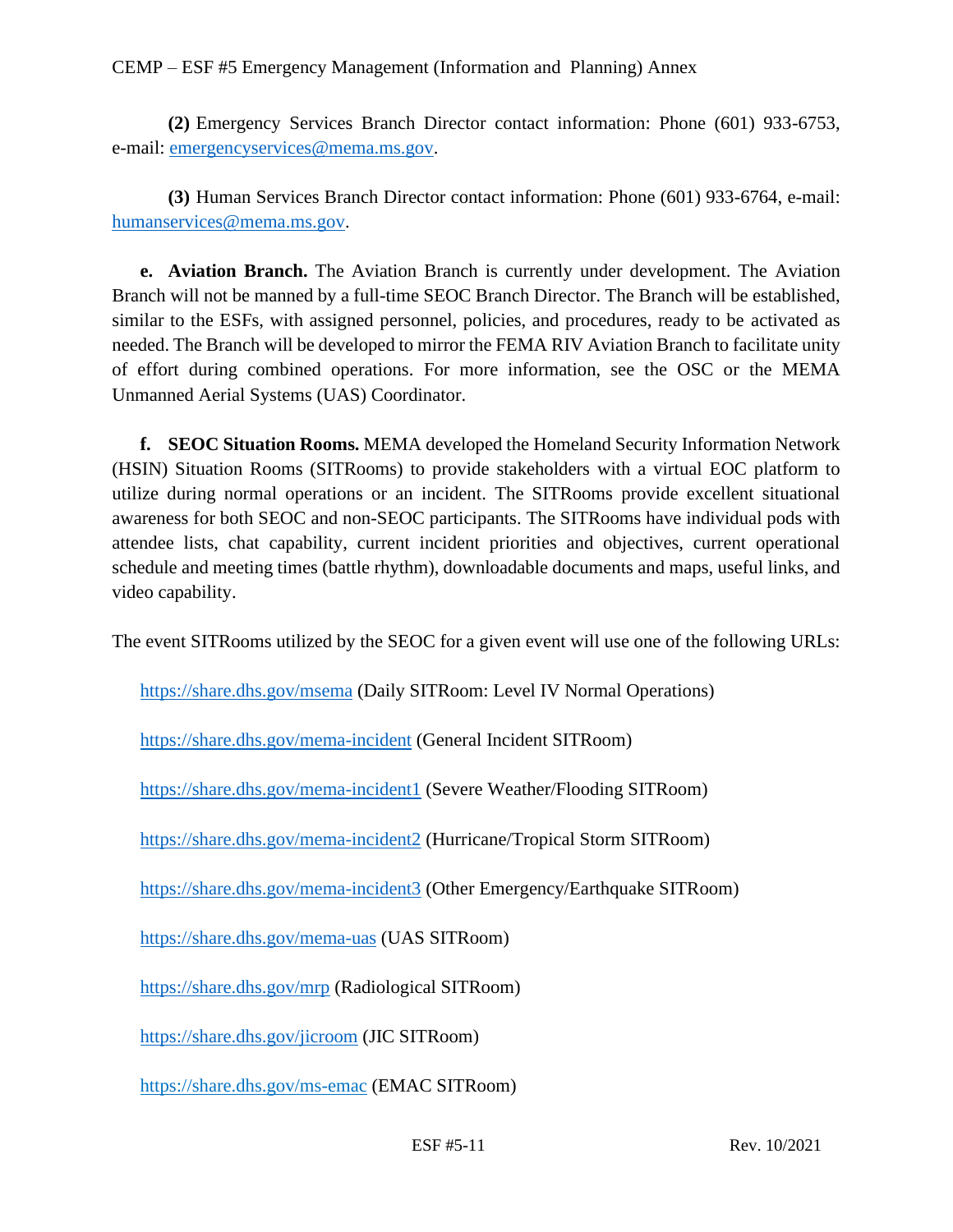## <https://share.dhs.gov/msbeoc/> (MSBEOC SITRoom)

Many of the above-listed SITRoom may not be active during "blue-sky" or non-event periods. The active SITRooms will be published via mass notification before or during an event/incident.

**g. Command.** ESF #5 supports the command function by providing senior staff, incident action planning capabilities, information, administrative, logistics, and financial support functions. When appropriate, ESF #5 will appoint an Incident Safety Officer to coordinate and implement safety functions required by the command staff.

**h. Operations.** ESF #5 provides the OSC position to coordinate the Human Services, Infrastructure Support, Emergency Services, and Aviation Branches (various ESFs also provide key staff for these areas), process assistance requests, and initiate and manage the mission assignment and mutual aid agreements.

If the SITREP process is not utilized during smaller and less complex incidents, ESF #5 is responsible for providing an Operations Summary (OPSUM) and an Executive Summary (EXSUM) when required.

ESF #5 also acts as the coordinating arm of all response activity in the field. Working with the FS Bureau and other field elements, ESF #5 maintains situational awareness and links the incident C&GS at the SEOC with field elements.

**i. Planning.** ESF #5 provides the PSC position. ESF #5 provides the collection, evaluation, dissemination, and use of information regarding incident prevention and response actions and the status of resources. The Planning Section is responsible for the IAP process. This includes preparing and documenting incident priorities, establishing the operational period and tempo, providing information to the Command Staff and all responders using SITREPs, and developing contingency, long-term demobilization, and other plans related to the incident needed. Information for SITREPs will be collected in part from various sources, including but not limited to Disaster Report (DR) forms submitted to ESF #2 and from ESF ECOs located in the SEOC.

The Planning Section also coordinates special technical capabilities to request geospatial intelligence, modeling, and forecasting support. The Planning Section will plan for and conduct all briefings for ESF #5 during an incident. The Planning Section will coordinate all requirements for training staff assigned, contractual, or detailed under mutual aid as deemed appropriate by the incident. Additionally, the Planning Section will provide representatives to staff critical positions on the State Emergency Response Team (SERT), if used, and ensure adequate staffing to meet the needs of the Documentation Unit, Situations Unit, and Resources Unit.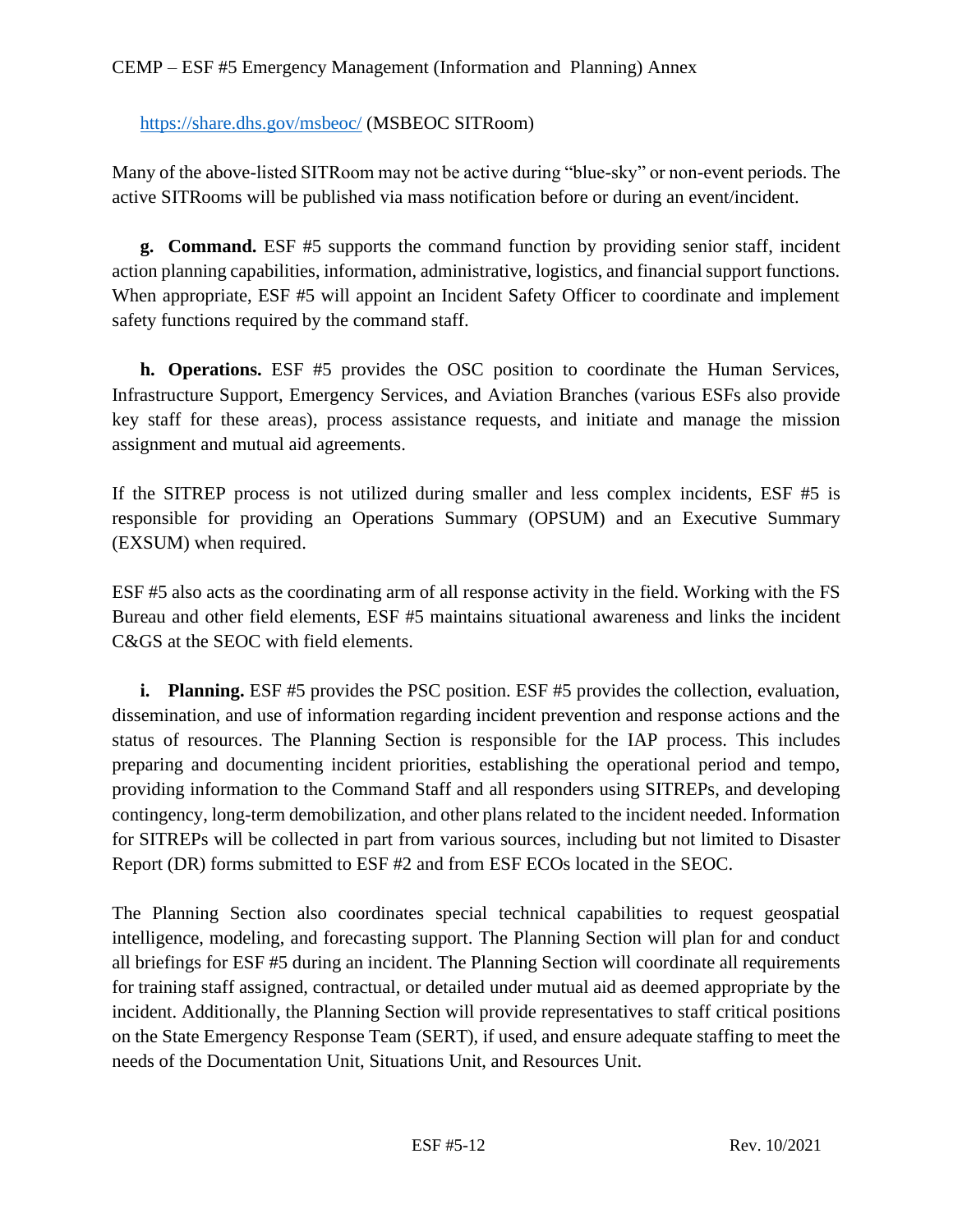**j. Geographic Information Systems**. ESF #5 provides the Geographical Information Systems (GIS) Coordinator. This person is responsible for ensuring that adequate GIS support is provided to the SEOC and supporting elements. GIS support in the SEOC will consist of creating geospatially referenced products as requested by senior staff and decision-makers. Additionally, the Mississippi Automated Resource Information System (MARIS) will also assist the SEOC in coordinating additional GIS support through the Institutions of Higher Learning (IHL). GIS support will also consist of GIS professionals from other state agencies, the private sector, and federal GIS partners as needed.

**k. Logistics.** ESF #5 provides the Logistics Section Chief (LSC) staff to manage state supplies and equipment; resource ordering; delivery of equipment, supplies, and services; resource tracking; facility location and operations, transportation coordination other logistic services. The Logistics Section coordinates with ESF #7, logistics management and resource support, implementing the Logistics Management Support Annex to the CEMP. The Logistics Section coordinates with FEMA as necessary to identify and request assets beyond the State's operational capabilities.

**l. Finance and Administration.** ESF #5 provides the Finance and Administration Section Chief (FSC) staff to monitor the funding of all financial, administrative, and cost analysis aspects of the incident. The Finance and Administration Section is responsible for employee services relating to Information Technology (IT), Purchasing, and Human Resources. The Finance and Administration Section implements the Financial Management Support Annex.

**m. Administrative and Logistical Support.** All participating ESF #5 agencies are expected to:

**(1)** Coordinate their support with the OSC and staff.

**(2)** Locate, identify, and set up their operational work areas and maintain logistical support for them.

**(3)** Maintain active accounts and have a working knowledge of WebEOC and the SEOC HSIN SITRoom.

**(4)** Attend and support briefings and other coordination meetings, whether at the SEOC, via telecommunications (HSIN SIT Room, ZOOM, or Microsoft Teams), or elsewhere, as required.

**(5)** Maintain operational logs, messages, requests, and other appropriate documentation for future reference.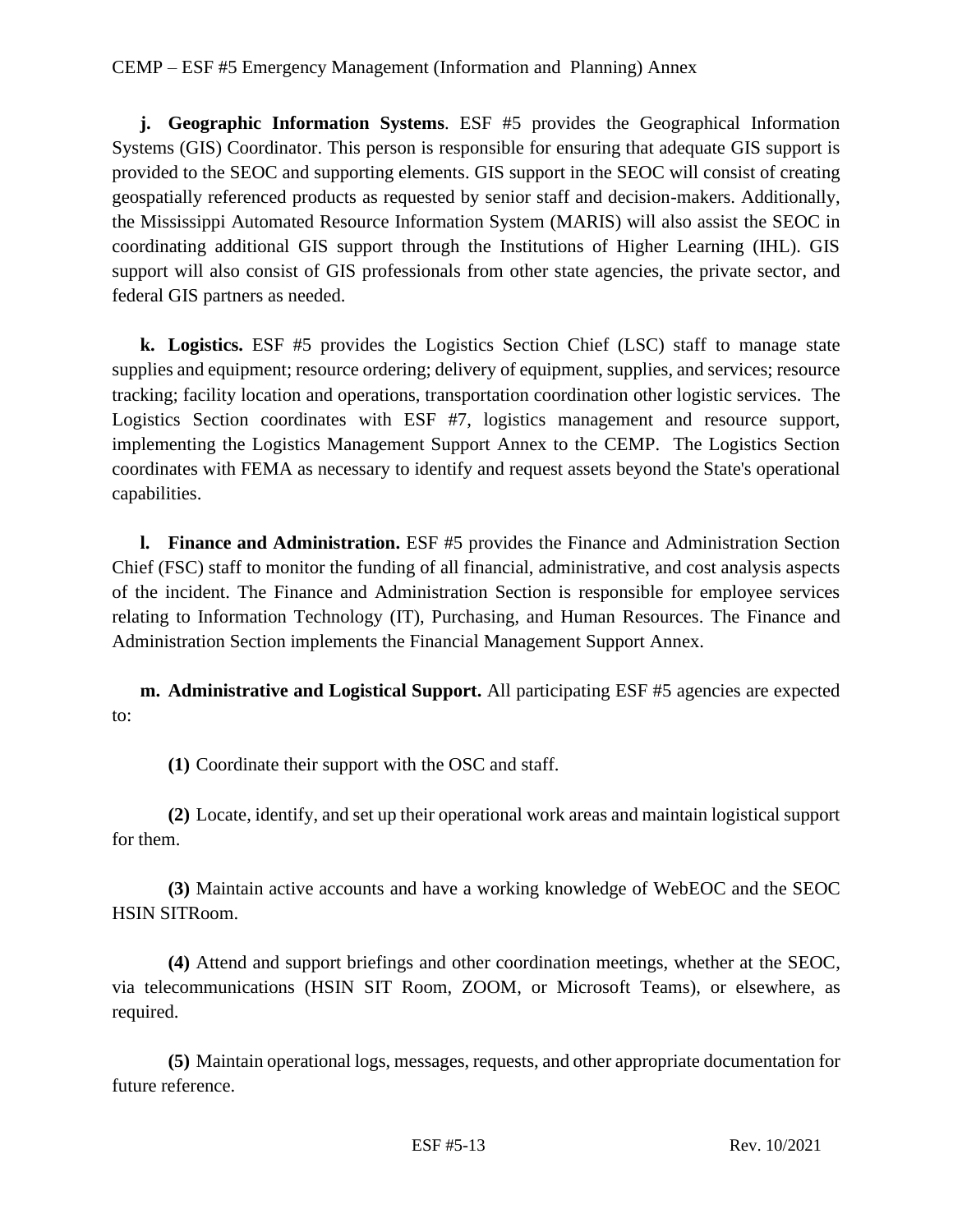**(6)** Maintain maps, displays, status reports, WebEOC, and HSIN SITRooms.

**(7)** Maintain the SEOC ECO Roster and MEMA Activation Roster.

# **7. RESPONSIBILITIES AND ACTIONS.**

**a. Coordinating Agency.** As the Coordinating Agency for ESF #5, MEMA is responsible for, but not limited to, the following:

# **(1) Direction, Control, and Coordination.**

**(a)** MEMA will maintain overall direction, control, and coordination of the state response and recovery efforts.

**(b)** MEMA will be the coordination point with the local affected governments and with FEMA.

**(c)** Each agency participating in an ESF will provide representation to the SEOC ESF #5 section to maintain continuity for information and planning throughout all the ESFs that are participating in the event.

**(d)** All agencies with this ESF responsibility will receive administrative support from their organization with additional backing from MEMA personnel.

**(e)** All participating agencies are expected to attend and support briefings and other coordination meetings, whether at the SEOC or elsewhere.

**(f)** Operational logs, employee time logs, messages, requests for action or purchase, and other appropriate documentation will be maintained for future reference.

# **(2) Preparedness.**

**(a)** In conjunction with other support agencies, develop and maintain the MEMA Response Framework and a Standard Operating Procedures (SOP) for this ESF #5 Annex and the SEOC.

**(b)** Ensure all agencies with ESF #5 responsibility have SOPs in place to perform appropriate levels of mitigation, preparedness, response, and recovery related to the event. Agencies will have completed mitigation and preparedness activities before the initiating event.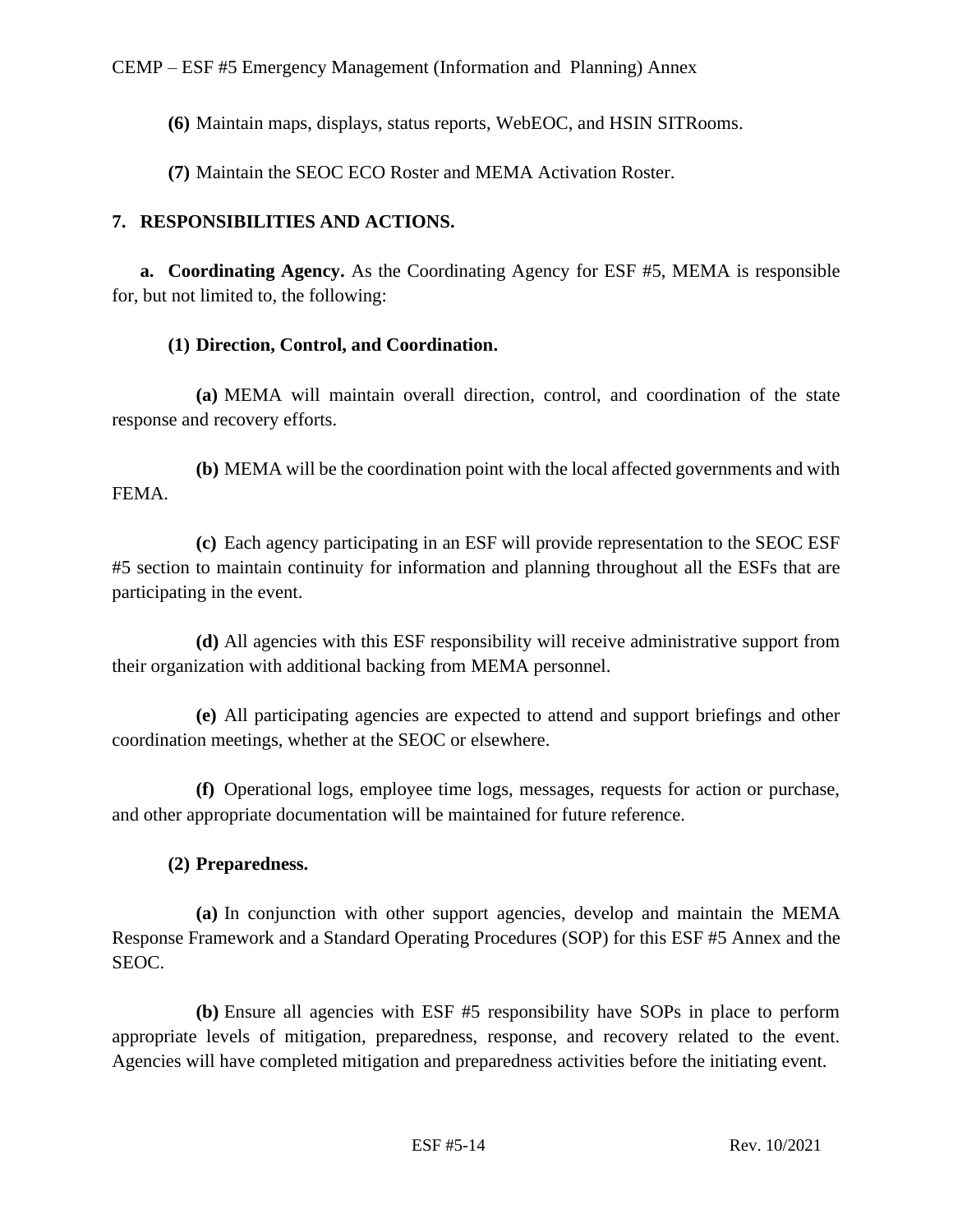**(c)** Maintain access to all SEOC personnel, systems, and documentation, including but not limited to the SEOC Branch Directors, WebEOC, Crisis Track, HSIN SITRooms, CEMP, and associated Annexes and Appendices, the MEMA Response Framework, and all SEOC policies and procedures.

**(d)** Establish contacts with local emergency management agencies and local government officials who will be providing information.

**(e)** Where there is a credible threat, MEMA will take several actions, including but not limited to activating the SEOC at the appropriate level, deploying liaisons to the threat area, and prepositioning strategic assets. ESF #5 will monitor the situation and notify local, state, tribal, and federal entities as appropriate.

**(f)** Train and exercise ESF #5 personnel.

#### **(3) Pre-Incident.**

**(a)** The SEOC will develop and maintain alert and notification procedures for key emergency management officials supporting ESF #5. The SEOC will assist ESF #5 in maintaining the alert and notification list for other agencies supporting ESF #5.

**(b)** Produce and disseminate the appropriate incident OPSUMs and Weather Summaries (WXSUM).

**(c)** Working with ESF #15, ESF #5 will assist in the development of EXSUMs for press releases, social media posts, and press conferences.

**(d)** Ensure all operational and virtual information management platforms are established, operational, and links disseminated to stakeholders.

**(e)** Coordinate with MEMA Field Services for the prepositioning of Area Coordinators (AC).

**(f)** Coordinate with ESF #7 and all other ESFs, tribal, state, and local emergency managers for the prepositioning of commodities and other critical resources.

**(g)** Coordinate with ESF #9, ESF #13, and ESF #16 to preposition Search and Rescue (SAR) assets, including Mississippi Military Department (MMD) composite teams.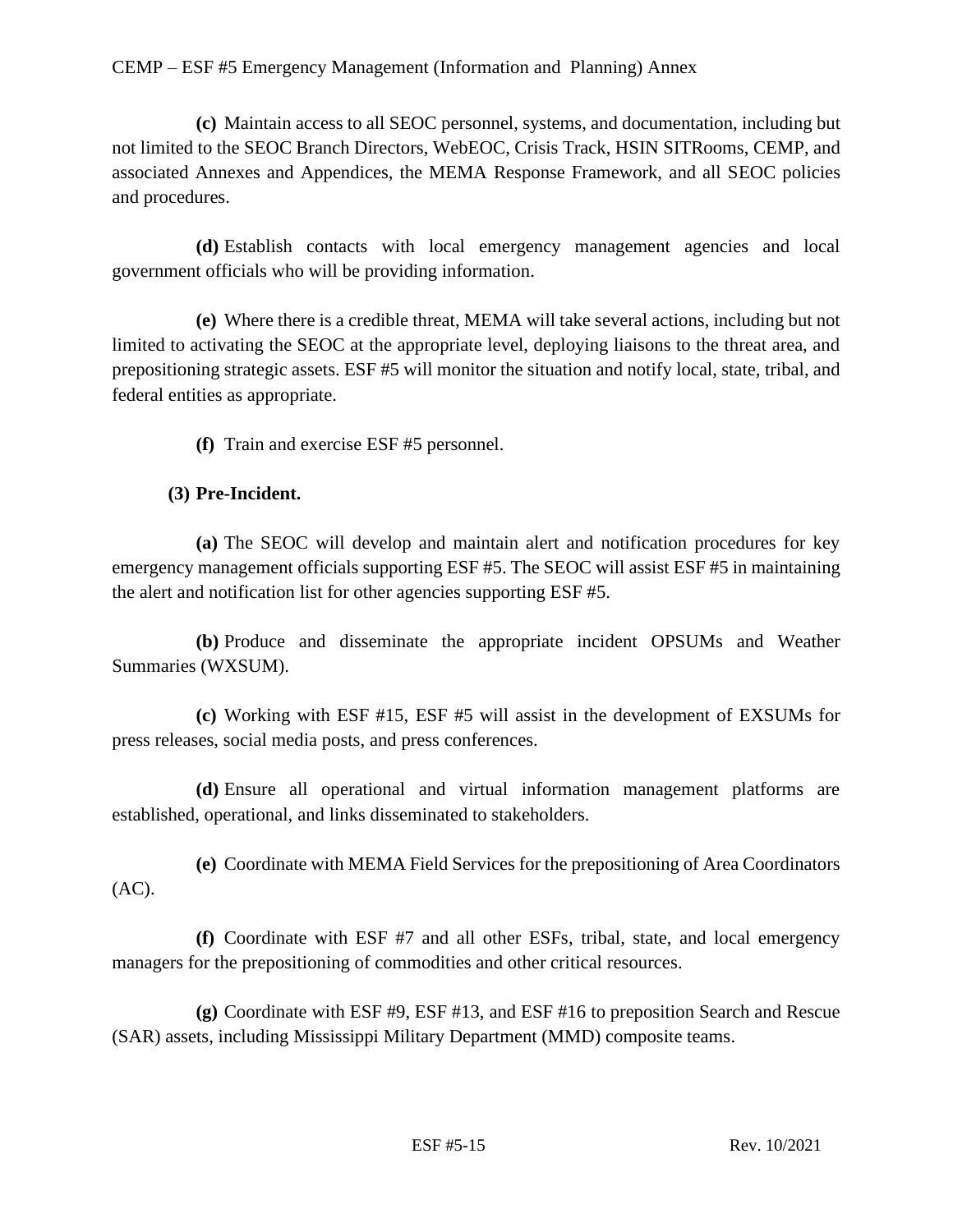**(h)** Initiate contact with and maintain communications with local, state, tribal, and federal stakeholders in the affected area and initiate periodic teleconferences with all appropriate parties to coordinate the joint local and state operations.

**(i)** OSC will activate the SEOC, physically or virtually, incident-dependent.

## **(4) Incident.**

**(a)** Assist in gathering and providing information to the Planning Section and UCG for establishing incident priorities.

**(b)** Develop the IAP for each operational period.

**(c)** Provide incident management information systems (WebEOC, HSIN SITRooms, Crisis Track) support to all functional ESFs.

**(d)** Ensure adequate incident communications are established and maintained.

**(e)** Analyze resource requirements based on information received.

**(f)** Provide needed resources to local governments when requested.

**(g)** When activated, provide the SEOC or JFO with State ESF #5 resources.

**(h)** Collect, process, and distribute all related information to local, state, tribal, and federal levels.

**(i)** Coordinate with ESF #2 and ESF #15 to identify alternate means of getting information to local government officials and agencies to ensure communication channels remain open.

**(j)** Provide SITREPS, OPSUMS, or EXSUMs to agencies and officials as required.

**(k)** Coordinate with adjacent states, as necessary.

**(l)** Obtain an initial situation and damage assessment through established intelligence procedures.

**(m)** Coordinate the deployment of emergency response teams to conduct operational support functions in the incident/threat area.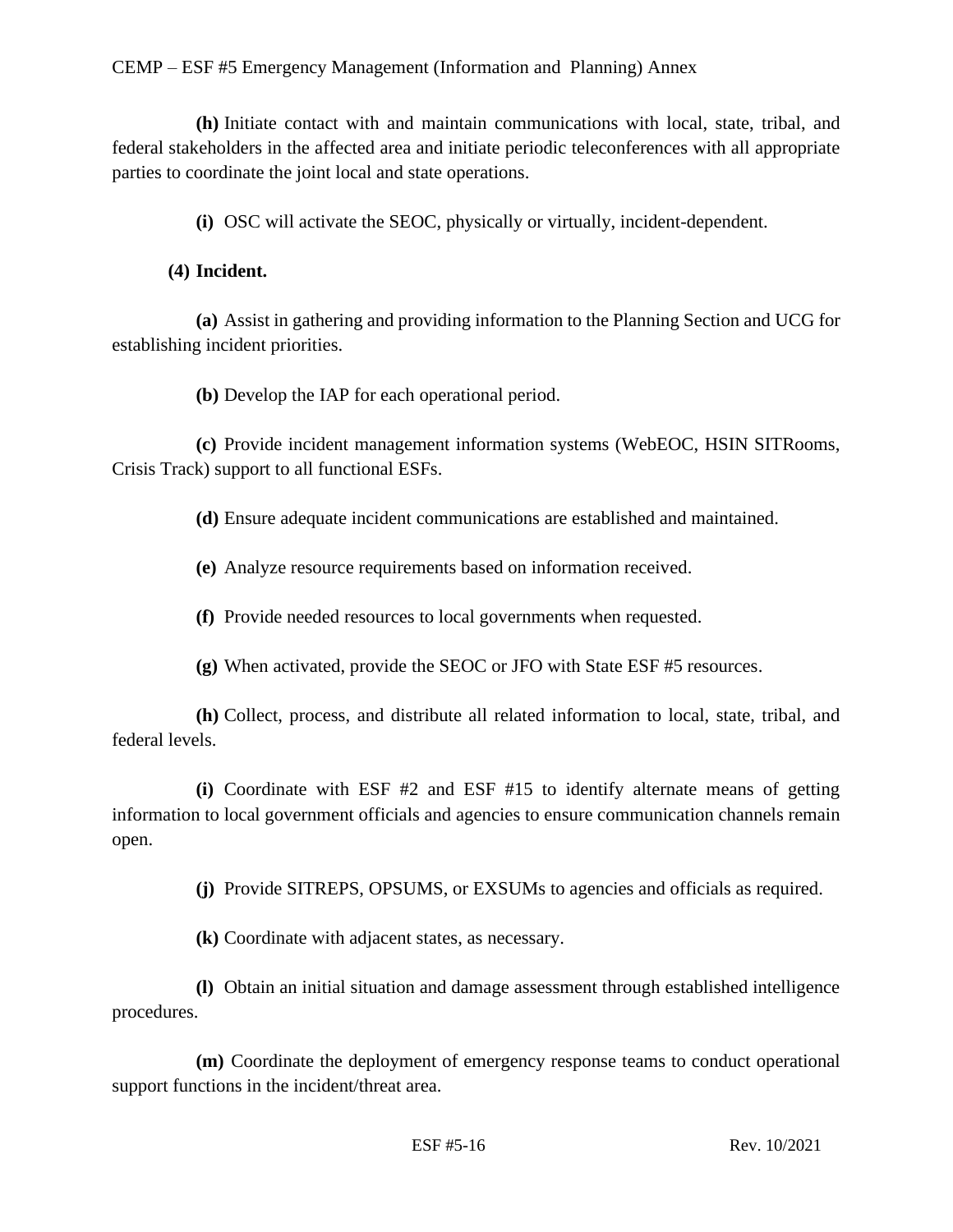**(n)** Provide operational personnel to analyze resource requirements based on information received.

**(o)** Coordinate the distribution of assets as needed.

**(p)** Maintain a complete log of actions taken, resource orders, records, and reports.

**(q)** Provide SITREP and IAP input, via WebEOC and appropriate ICS Forms, according to the established operational timeline, event-specific.

**(r)** MEMA Office of Housing and Assistance will coordinate the implementation and management of the state's temporary housing program as required or directed by the Governor.

#### **(5) Post-Incident.**

**(a)** Prepare an After-Action Report/Improvement Plan (AAR/IP). The AAR/IP identifies key problems, indicates how they will be/were solved, and makes recommendations for improving ESF response operations.

**(b)** All ESF #5 organizations assist in the preparation of the AAR/IP.

**(c)** Submit AAR/IP to the OSC and [planning@mema.ms.gov.](mailto:planning@mema.ms.gov)

**(d)** Review and recommend revision to plans and procedures as determined necessary.

**(e)** Copy, catalog, and properly file all records and documents on the incident.

**(f)** Compare ESF #5 staff records with MEMA network tasking and tracking system to assure accuracy.

**b. Supporting Agencies.** All ESF #5 Supporting agencies are expected to:

**(1)** Coordinate support with ESF #5.

**(2)** Maintain access to all SEOC personnel, systems, and documentation, including but not limited to the OSC and staff, WebEOC, HSIN SITRooms, Crisis Track, CEMP, and associated Annexes and Appendices, the MEMA Response Framework, and all SEOC policies and procedures.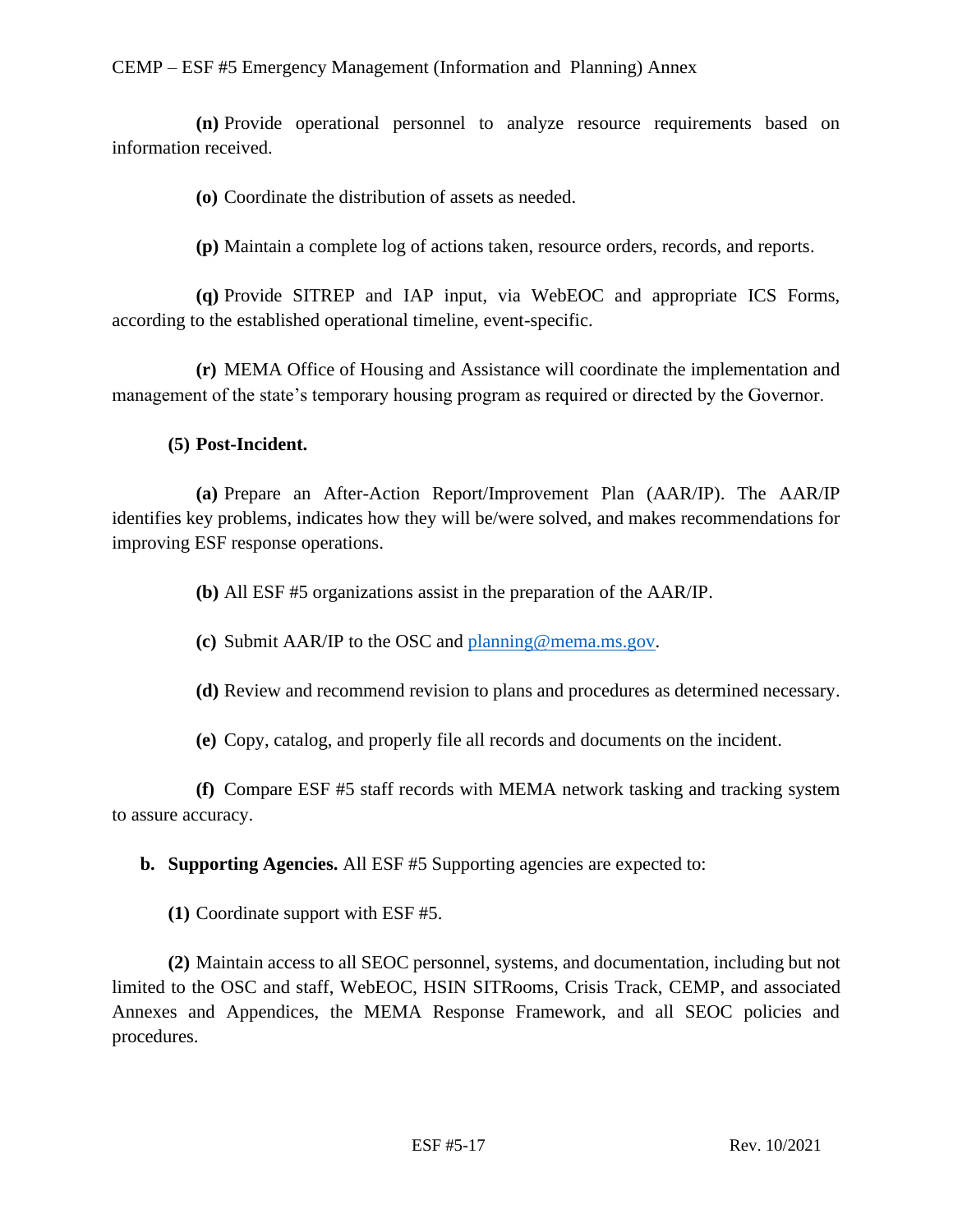**(3)** Locate, identify, and set up their operational work areas and maintain logistical support for them.

**(4)** Attend and support briefings and other coordination meetings, whether virtually, at the SEOC, or elsewhere.

**(5)** Maintain operational logs, messages, requests, and other appropriate documentation for future reference.

**(6)** Maintain their maps, displays, status reports, and other information not included in the SEOC operations.

**(7)** Provide SITREP and IAP input, via WebEOC and appropriate ICS Forms, according to the established operational timeline, event-specific.

**(8)** Assist in incident prevention, response, recovery, and mitigation as outlined in the State CEMP, Emergency Management Law, and applicable SOGs.

**(9)** All ESF #5 organizations assist in the preparation of the AAR/IP.

**(10)** Submit AAR/IP input to the OSC and [planning@mema.ms.gov.](mailto:planning@mema.ms.gov)

The chart on the following pages shows the responsibilities of the individual ESF #5 support agencies. The list contains, but is not limited to, the core functions required:

| <b>Agency</b>                                                      | <b>Functions</b>                                                                                                                                                                                                                                                                                                                                               |
|--------------------------------------------------------------------|----------------------------------------------------------------------------------------------------------------------------------------------------------------------------------------------------------------------------------------------------------------------------------------------------------------------------------------------------------------|
| Mississippi<br>Department of<br>Agriculture and<br>Commerce (MDAC) | Support the development of SOPs in conjunction with primary and<br>supporting agencies.<br>Assist in damage impact assessment by analyzing the impact on food<br>$\bullet$<br>supplies and delivery systems.<br>Support action plan and development.<br>٠<br>Provide information from ESF #11.<br>$\bullet$<br>Provide for animal health care issues.          |
| Mississippi<br>Department of<br>Archives and History<br>(MDAH)     | Support the development of an SOP in conjunction with primary and<br>$\bullet$<br>supporting agencies.<br>Provide for the preservation of vital records and documents.<br>$\bullet$<br>Provide historical information on disasters and emergencies.<br>Identify and report impacts of disaster on historic properties.<br>Support action plan and development. |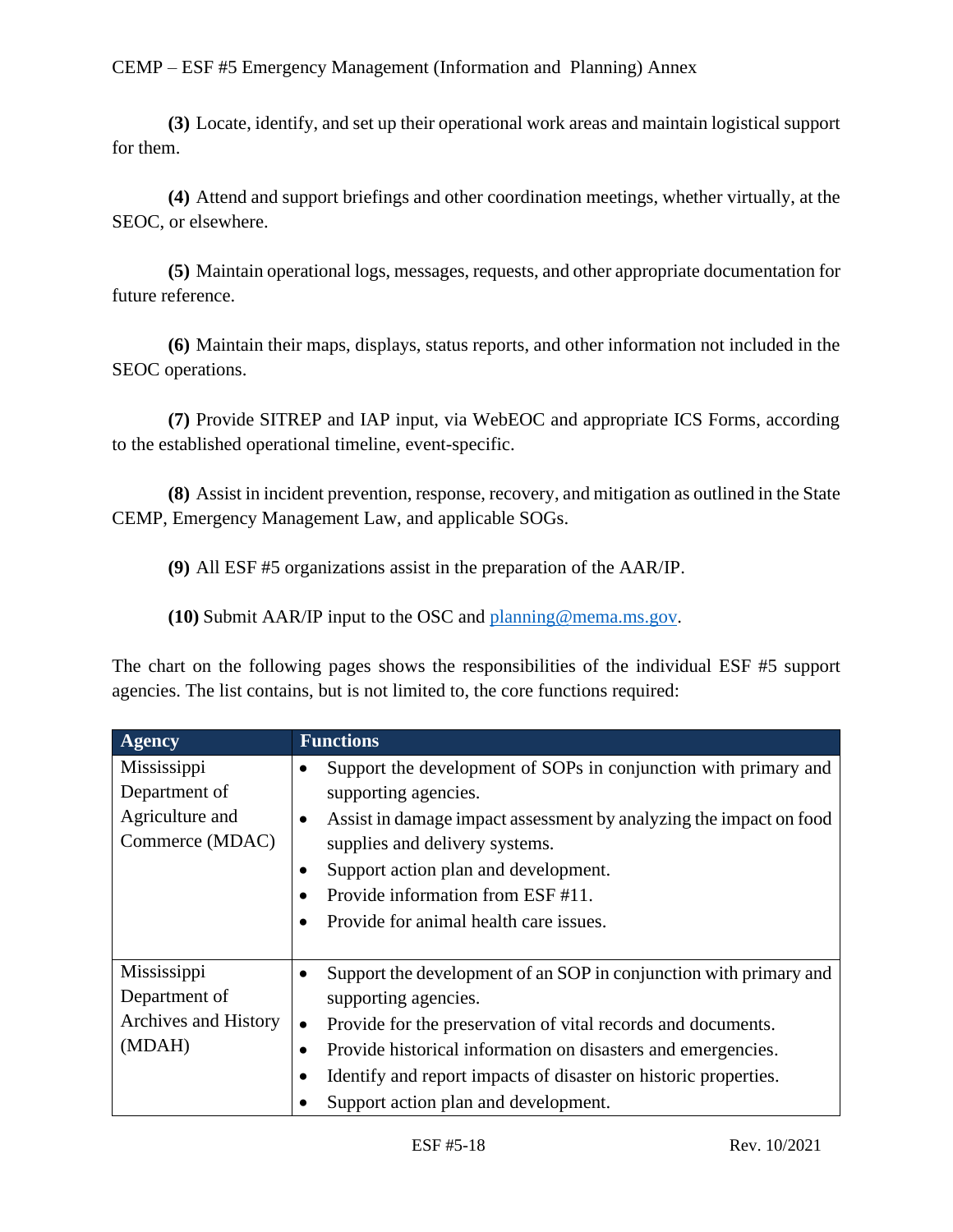| <b>Agency</b>                                                          | <b>Functions</b>                                                                                                                                                                                                                                                                                                                                                                                                                                                                                                                           |
|------------------------------------------------------------------------|--------------------------------------------------------------------------------------------------------------------------------------------------------------------------------------------------------------------------------------------------------------------------------------------------------------------------------------------------------------------------------------------------------------------------------------------------------------------------------------------------------------------------------------------|
| <b>American Red Cross</b><br>(ARC)                                     | Support the development of an SOP in conjunction with primary and<br>supporting agencies.<br>Maintain and report on shelter status and human needs.<br>$\bullet$<br>Recognize the state's ethnic and cultural diversity and consider<br>$\bullet$<br>delivering goods and services to the affected population.<br>Support action plan and development.                                                                                                                                                                                     |
| Mississippi Wing,<br>Civil Air Patrol<br>(CAP)                         | Support the development of an SOP in conjunction with the primary<br>$\bullet$<br>and supporting agencies.<br>Provide information based on pre-disaster and post-disaster aerial<br>٠<br>reconnaissance and photography.<br>Provide personnel for analysis in emergency action planning.<br>Support the development and operation of the SEOC Aviation<br>Branch.                                                                                                                                                                          |
| Mississippi<br>Department of<br>Environmental<br>Quality (MDEQ)        | Support the development of an SOP in conjunction with primary and<br>supporting agencies.<br>Provide information regarding the environmental impact within the<br>٠<br>disaster area and ensure compliance with state, tribal, and federal<br>environmental regulations.<br>Provide seismic or other geological information and digitized<br>mapping support.<br>Support action plan and development.<br>Provide data information from ESF #10.                                                                                            |
| Mississippi<br>Department of<br>Finance and<br>Administration<br>(DFA) | Support the development of an SOP in conjunction with primary and<br>$\bullet$<br>supporting agencies.<br>Assess economic impacts of the disaster or emergency.<br>Monitor and assess financial resource expenditures.<br>Facilitate the acquisition/disposition of property for state emergency<br>$\bullet$<br>use.<br>Support action plan and development.<br>Provide resource data and information from ESF #7, Logistics<br>Management and Resource Support.<br>Support the development and operation of the SEOC Aviation<br>Branch. |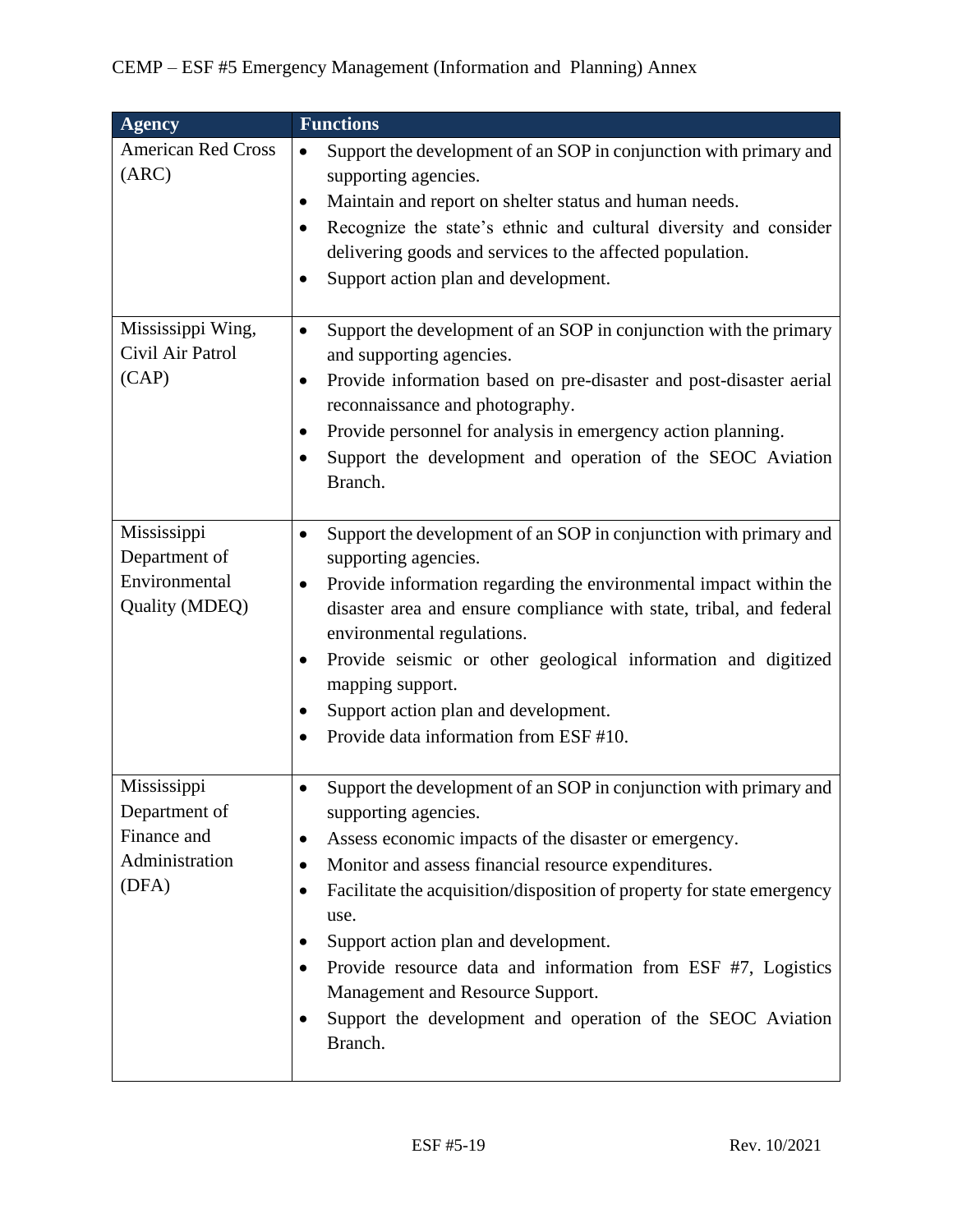| <b>Agency</b>                                                     | <b>Functions</b>                                                                                                                                                                                                                                                                                                                                                                                                                                                                                    |
|-------------------------------------------------------------------|-----------------------------------------------------------------------------------------------------------------------------------------------------------------------------------------------------------------------------------------------------------------------------------------------------------------------------------------------------------------------------------------------------------------------------------------------------------------------------------------------------|
| Mississippi Forestry<br>Commission (MFC)                          | Support the development of SOPs in conjunction with primary and<br>$\bullet$<br>support agencies.<br>Conduct post-disaster aerial reconnaissance.<br>٠<br>Provide intelligence on forestry impacted in the disaster area.<br>Support the development and operation of the SEOC Aviation<br>Branch.                                                                                                                                                                                                  |
| Mississippi Gaming<br>Commission (MGC)                            | Support the development of an SOP in conjunction with primary and<br>$\bullet$<br>secondary agencies.<br>Coordinate temporary closure orders for casinos jointly with SEOC<br>$\bullet$<br>and affected local county EOC.<br>Provide information on the status of patron evacuation.<br>٠<br>Provide information on damage to casino facilities.<br>٠<br>Coordinate re-opening of casinos jointly with the SEOC and local<br>$\bullet$<br>county $EOC(s)$ .<br>Support action plan and development. |
| Mississippi<br>Department of Health<br>(MSDH)                     | Support the development of an SOP in conjunction with primary and<br>$\bullet$<br>support agencies.<br>Support action plan and situation reporting.<br>٠<br>Direct and coordinate regional and county facilities in providing<br>٠<br>medical and public health assistance and mass care.<br>Coordinate emergency medical, environmental, and sanitation<br>services, including water supply and wastewater disposal with<br>appropriate ESF.<br>Analyze and make recommendations on ESF #8.        |
| Mississippi<br>Department of<br><b>Human Services</b><br>(MDHS)   | Support the development of an SOP in conjunction with primary and<br>support agencies.<br>Supply information on ESF #6 Mass Care.<br>Maintain and report information on shelter availability and support<br>action planning and development.                                                                                                                                                                                                                                                        |
| Mississippi<br>Information<br><b>Technology Services</b><br>(TTS) | Support the development of an SOP in conjunction with primary and<br>secondary agencies.<br>Assist in assessing the operating status of communications systems.<br>Provide technical assistance and personnel for data management.                                                                                                                                                                                                                                                                  |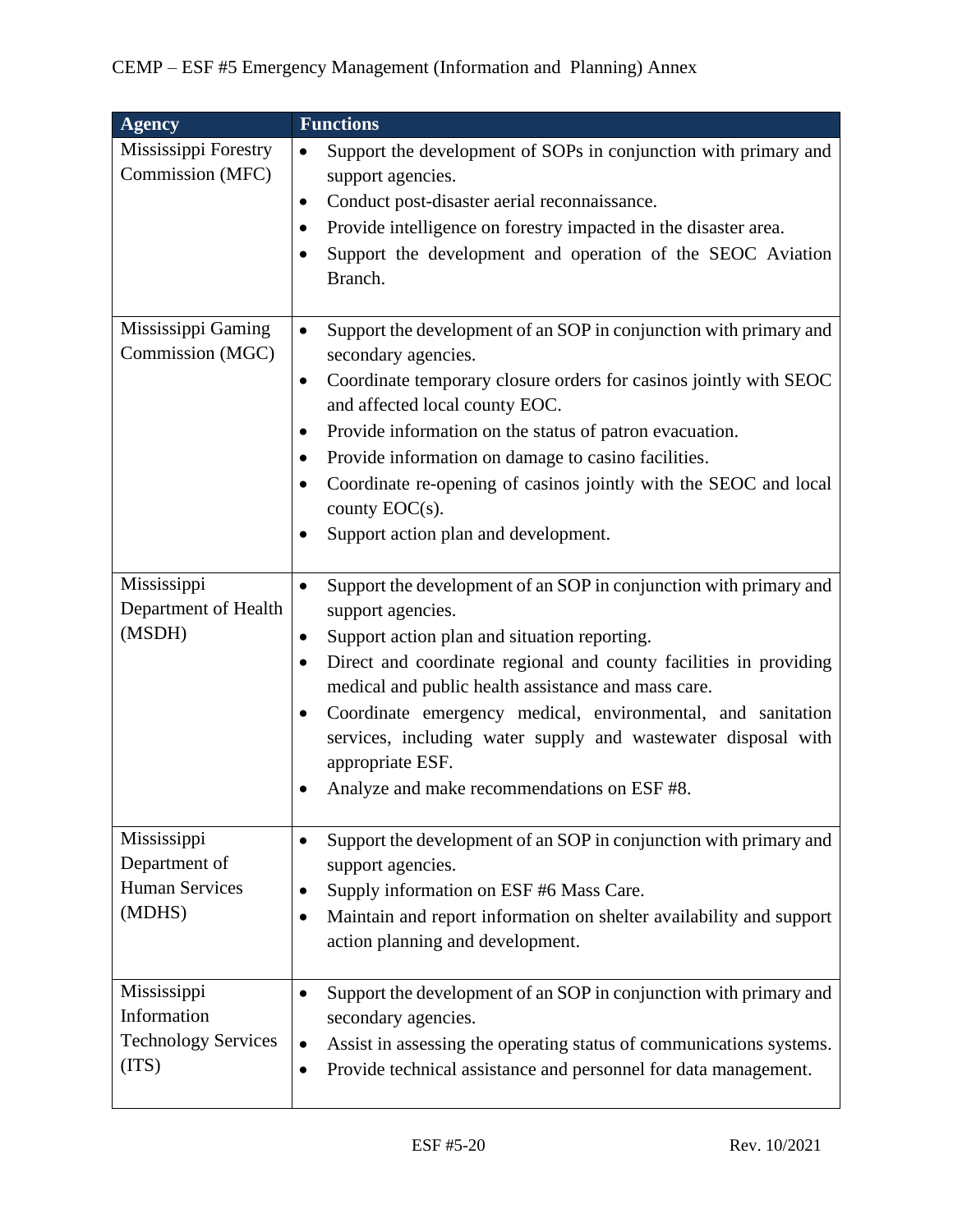| <b>Agency</b>                                                                              | <b>Functions</b>                                                                                                                                                                                                                                                                                                                                                                                                                                                                     |
|--------------------------------------------------------------------------------------------|--------------------------------------------------------------------------------------------------------------------------------------------------------------------------------------------------------------------------------------------------------------------------------------------------------------------------------------------------------------------------------------------------------------------------------------------------------------------------------------|
| Mississippi Insurance<br>Department (MID)                                                  | Support the development of an SOP in conjunction with the primary<br>$\bullet$<br>and supporting agencies.<br>Provide information on disaster losses for inclusion in Situation<br>$\bullet$<br>Reports.<br>Supply additional resource support.<br>Provide information relative to safety issues for inclusion in news<br>statements and other issues.<br>Provide information relative to insured losses to determine unmet<br>needs.<br>Analyze and make recommendations on ESF #4. |
| Mississippi<br>Department of<br><b>Marine Resources</b><br>(MDMR)                          | Support the development of an SOP in conjunction with primary and<br>٠<br>supporting agencies.<br>Provide information on damage; analyze impacts on coastal<br>$\bullet$<br>preserves, public trust tidelands, and environmentally<br>and<br>ecologically sensitive areas.                                                                                                                                                                                                           |
| Mississippi Military<br>Department<br>(MMD)/Mississippi<br><b>National Guard</b><br>(MSNG) | Support the development of an SOP in conjunction with the primary<br>$\bullet$<br>and secondary agencies.<br>Provide aerial reconnaissance support.<br>$\bullet$<br>Provide manpower for ESF #16.<br>$\bullet$<br>Support the development and operation of the SEOC Aviation<br>$\bullet$<br>Branch.                                                                                                                                                                                 |
| Mississippi<br>Voluntary<br><b>Organizations Active</b><br>in Disaster<br>(MSVOAD)         | Support the development of SOPs in conjunction with the primary<br>$\bullet$<br>and secondary agencies.<br>Provide information on Mississippi Volunteer Organizations Active<br>in Disasters (MSVOAD) operations for situation reporting.<br>Support action plan and development.                                                                                                                                                                                                    |
| Mississippi Public<br><b>Service Commission</b><br>(MPSC)                                  | Support the development of SOPs in conjunction with the primary<br>and secondary agencies.<br>Assist in determining impacts of public utilities and restoration<br>٠<br>reporting.                                                                                                                                                                                                                                                                                                   |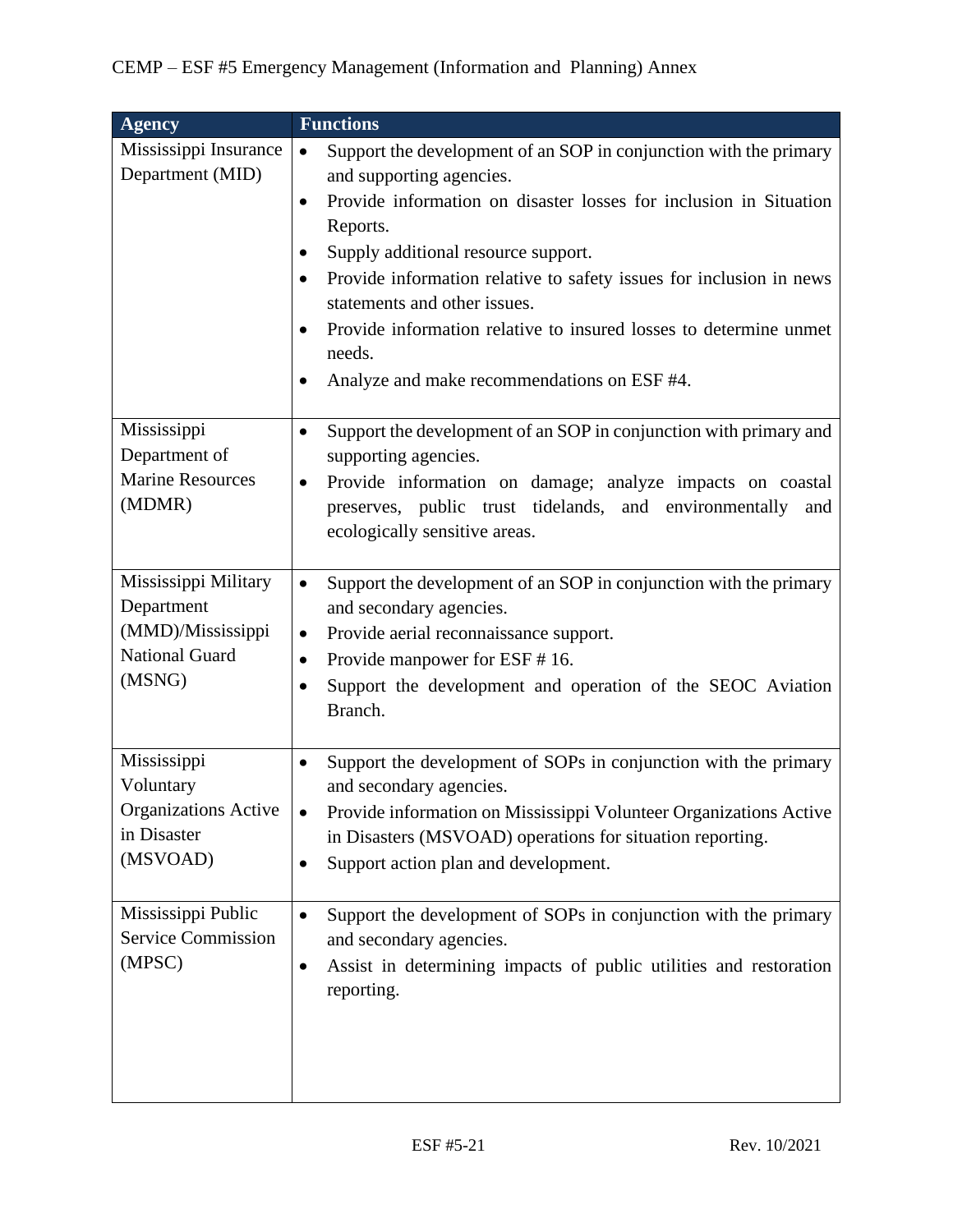| <b>Agency</b>                                               | <b>Functions</b>                                                                                                                                                                                                                                                                                                                                                                                                                                                                                                                                                                        |
|-------------------------------------------------------------|-----------------------------------------------------------------------------------------------------------------------------------------------------------------------------------------------------------------------------------------------------------------------------------------------------------------------------------------------------------------------------------------------------------------------------------------------------------------------------------------------------------------------------------------------------------------------------------------|
| Mississippi<br>Department of Public<br>Safety (MDPS)        | Support the development of an SOP in conjunction with the primary<br>$\bullet$<br>and supporting agencies.<br>Support action plan and situation reporting.<br>$\bullet$<br>Provide intelligence assessments and threat analysis through the<br>٠<br>Mississippi Analysis and Intelligence Center (MSAIC).<br>Provide support personnel for damage assessment activities.<br>$\bullet$<br>Analyze and make recommendations on ESF #9 and ESF #13.<br>Support the development and operation of the SEOC Aviation<br>Branch.                                                               |
| Radio Amateur Civil<br><b>Emergency Services</b><br>(RACES) | Support the development of SOPs in conjunction with the primary<br>$\bullet$<br>and supporting agencies.<br>Provide information on the status of communications throughout the<br>$\bullet$<br>state.<br>Provide or supplement communication during emergencies at the<br>SEOC.<br>Support state and local communications operations requirements<br>specified in the MEMA Radio Amateur Civil Emergency Services<br>(R.A.C.E.S.) Plan and accompanying procedures.                                                                                                                     |
| Mississippi<br>Department of<br>Transportation<br>(MDOT)    | Support the development of SOPs in conjunction with the primary<br>and supporting agencies.<br>Determine access points and priority routing to MCs, Staging Areas<br>$\bullet$<br>(SA), JFOs, the SEOC, etc.<br>Provide information on the status of transportation routes (air, rail,<br>road, and pipelines) before, during, and after a disaster.<br>Provide mapping support.<br>Support IAP development.<br>Provide traffic design information.<br>Analyze and make recommendations for ESF #1 and ESF #3.<br>Support the development and operation of the SEOC Aviation<br>Branch. |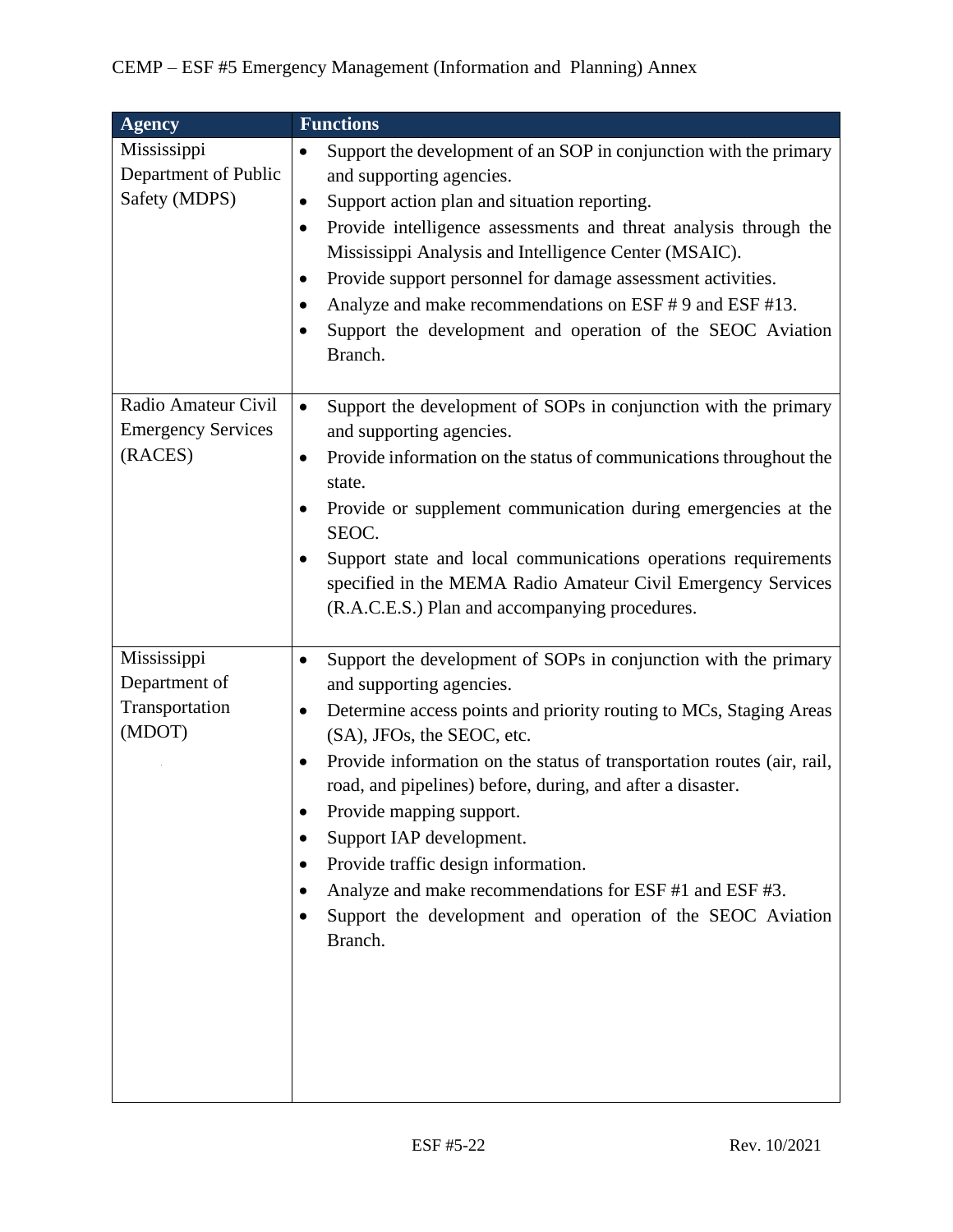| <b>Agency</b>                                                                    | <b>Functions</b>                                                                                                                                                                                                                                                                                                                                                                                       |
|----------------------------------------------------------------------------------|--------------------------------------------------------------------------------------------------------------------------------------------------------------------------------------------------------------------------------------------------------------------------------------------------------------------------------------------------------------------------------------------------------|
| Mississippi<br>Department of<br>Wildlife, Fisheries,<br>and Parks<br>$(MDWF\&P)$ | Support the development of an SOP in conjunction with primary and<br>supporting agencies.<br>Provide damage information on state park facilities and wildlife<br>$\bullet$<br>areas.<br>Provide information on the extent of environmental damage.<br>Support IAP development.<br>Analyze and make recommendations on ESF #9.<br>Support the development and operation of the SEOC Aviation<br>Branch. |
| Mississippi<br>Institutions of Higher<br>Learning<br>(IHL/MARIS)                 | Provide GIS support to ESF #5.<br>Provide coordinating assistance to MEMA GIS in securing<br>$\bullet$<br>additional GIS support from IHL as needed.                                                                                                                                                                                                                                                   |

**8. AUTHORITIES and REFERENCES.** The procedures in this ESF #5 Emergency Management (Information and Planning) Annex are built on the core coordinating structures of the CEMP. The specific responsibilities of each department and agency are described in the respective ESF, Support, and Incident Annexes, internal agency plans, policies, and procedures. See the CEMP Base Plan, SEOC Section Chiefs, or ESF #5 for a comprehensive list of Authorities and References.

- **a.** Robert T. Stafford Disaster Relief and Emergency Assistance Act, Public Law 93-288, as amended, 42 U.S.C. 5121 et seq., and Related Authorities [https://www.fema.gov/sites/default/files/2020-03/stafford-act\\_2019.pdf](https://www.fema.gov/sites/default/files/2020-03/stafford-act_2019.pdf)
- **b.** 18 U.S.C. § 1385 Use of Army and Air Force as posse comitatus <https://www.law.cornell.edu/uscode/text/18/1385>
- **c.** 33 U.S.C. §1251 et seq. Clean Water Act (1972) <https://www.epa.gov/laws-regulations/summary-clean-water-act>
- **d.** 33 U.S.C. §2701 et seq. Oil Pollution Act (1990) <https://www.epa.gov/enforcement/oil-pollution-act-opa-and-federal-facilities>
- **e.** 34 U.S.C. Ch. 501, Emergency Federal Law Enforcement Assistance Act, October 1984 [https://uscode.house.gov/view.xhtml?path=/prelim@title34/subtitle5/chapter501&edition](https://uscode.house.gov/view.xhtml?path=/prelim@title34/subtitle5/chapter501&edition=prelim)  $=$ prelim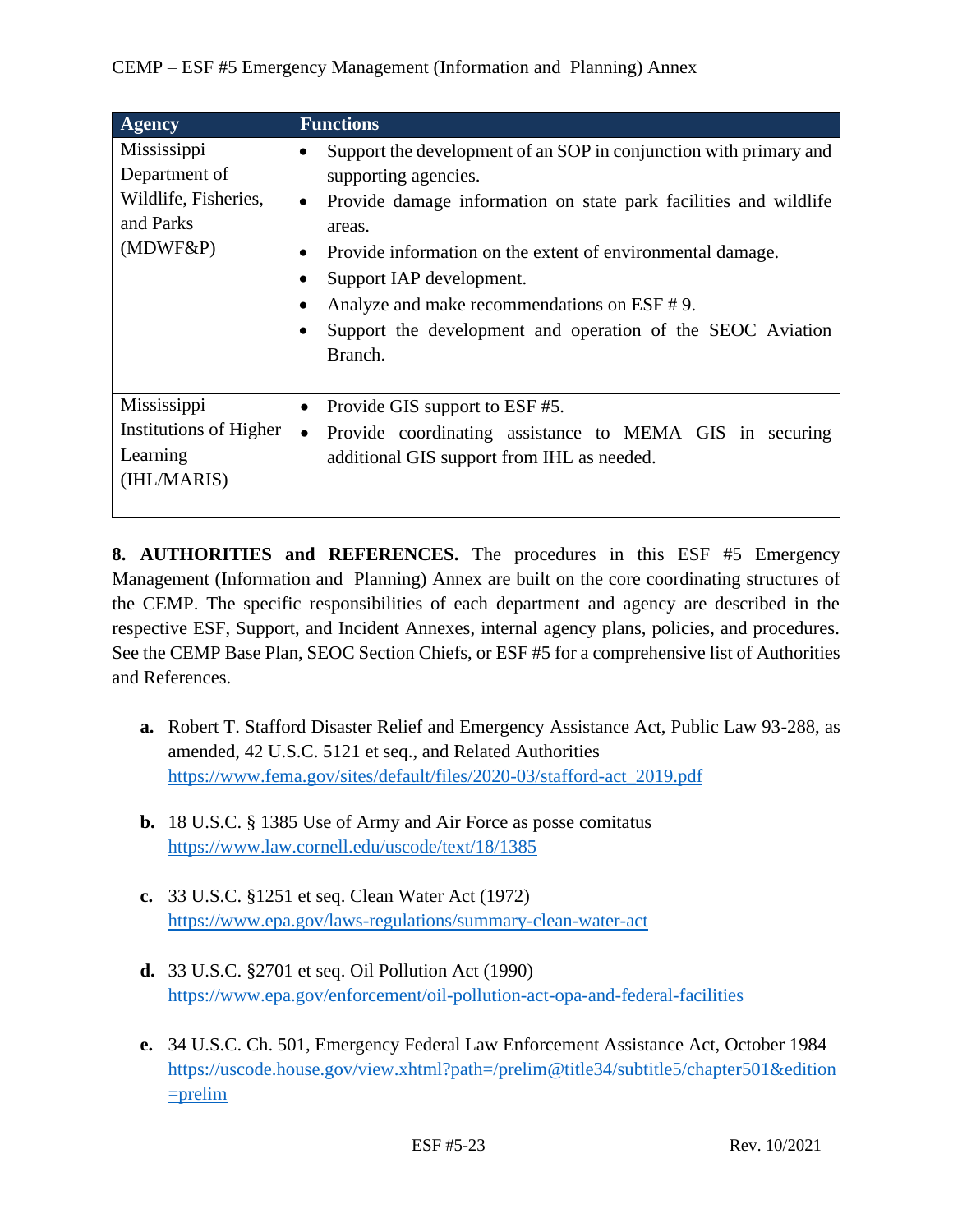- **f.** 42 U.S.C. §11001 et seq.Emergency Planning & Community Right-To-Know Act (1986) [https://www.epa.gov/laws-regulations/summary-emergency-planning-community-right](https://www.epa.gov/laws-regulations/summary-emergency-planning-community-right-know-act)[know-act](https://www.epa.gov/laws-regulations/summary-emergency-planning-community-right-know-act)
- **g.** 40 CFR Part 300 National Oil And Hazardous Substances Pollution Contingency Plan (1994) [https://www.govinfo.gov/content/pkg/CFR-2011-title40-vol28/pdf/CFR-2011-title40](https://www.govinfo.gov/content/pkg/CFR-2011-title40-vol28/pdf/CFR-2011-title40-vol28-part300.pdf) [vol28-part300.pdf](https://www.govinfo.gov/content/pkg/CFR-2011-title40-vol28/pdf/CFR-2011-title40-vol28-part300.pdf)
- **h.** Comprehensive Environmental Response, Compensation, and Liability Act (1980) <https://www.epa.gov/superfund/superfund-cercla-overview>
- **i.** Superfund Amendments and Reauthorization Act (SARA) (1986) <https://www.epa.gov/superfund/superfund-amendments-and-reauthorization-act-sara>
- **j.** Public Law 104-321, October 1996 (EMAC) [Public Law 104-321, October 1996](https://www.congress.gov/104/plaws/publ321/PLAW-104publ321.pdf)
- **k.** Mississippi Code of 1972, Title 33, Chapter 15, Emergency Management and Civil Defense [Mississippi Code of 1972, Title 33, Chapter 15](https://law.justia.com/codes/mississippi/2010/title-33/15/)
- **l.** Mississippi Code of 2018, Title 45, Chapter 18 Emergency Management Assistance Compact (EMAC) [Mississippi Code of 2018, Title 45, Chapter 18](https://law.justia.com/codes/mississippi/2018/title-45/chapter-18/)
- **m.** National Incident Management System, Third Edition, October 2017 <https://www.fema.gov/media-library/assets/documents/148019>
- **n.** National Preparedness Goal, Second Edition, September 2015 <https://www.fema.gov/media-library/assets/documents/25959>
- **o.** National Response Framework, Fourth Edition, October 2019 [https://www.fema.gov/sites/default/files/2020-04/NRF\\_FINALApproved\\_2011028.pdf](https://www.fema.gov/sites/default/files/2020-04/NRF_FINALApproved_2011028.pdf)
- **p.** FEMA Developing and Maintaining Emergency Operations Plan, Comprehensive Preparedness Guide (CPG) 101, Version 3.0, September 2021 [https://www.fema.gov/sites/default/files/documents/fema\\_cpg-101-v3-developing](https://www.fema.gov/sites/default/files/documents/fema_cpg-101-v3-developing-maintaining-eops.pdf)[maintaining-eops.pdf](https://www.fema.gov/sites/default/files/documents/fema_cpg-101-v3-developing-maintaining-eops.pdf)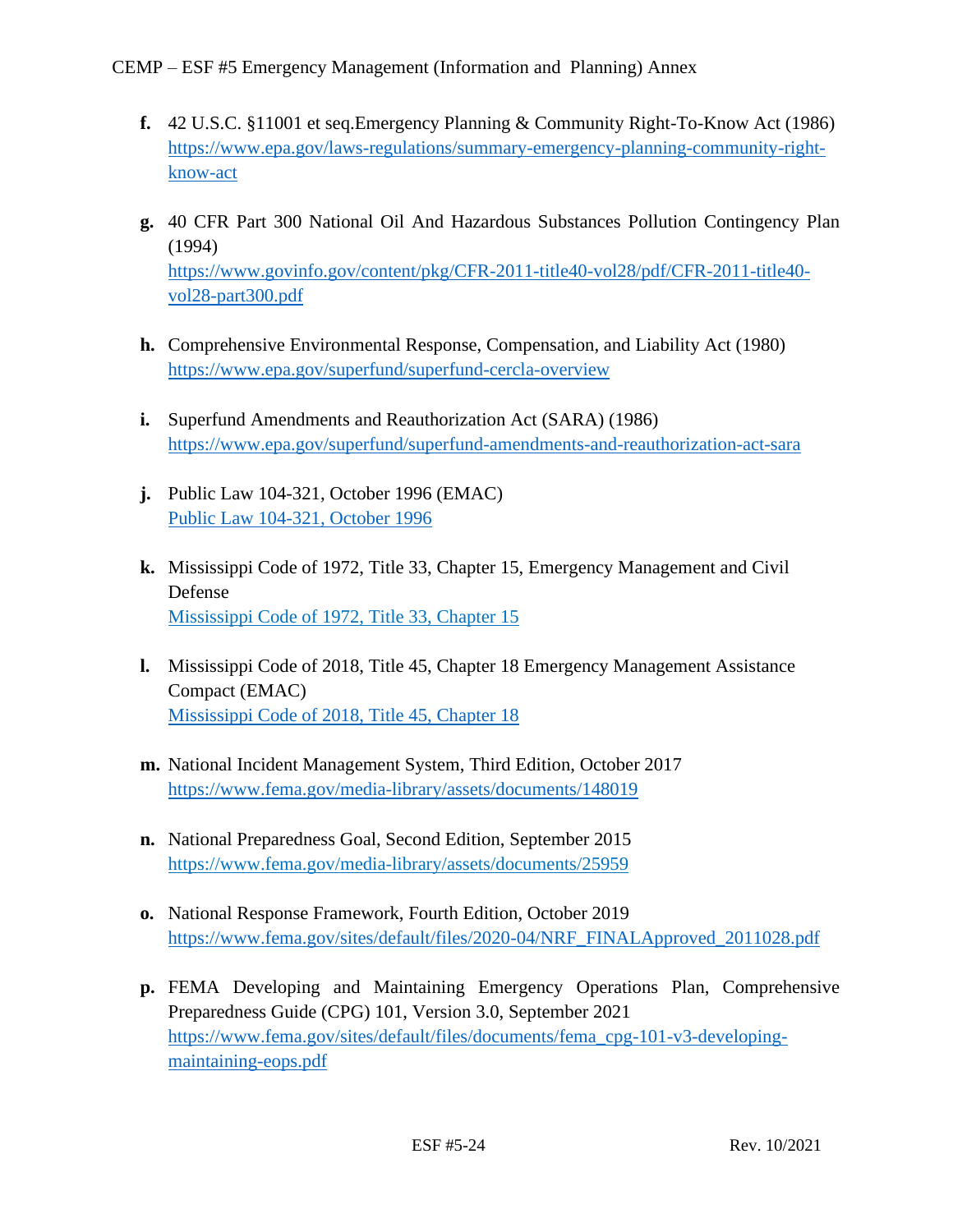- **q.** State of Mississippi Comprehensive Emergency Management Plan, January 2022 [MEMA Downloads/CEMP](https://msmema.sharepoint.com/Shared%20Documents/Forms/AllItems.aspx?id=%2FShared%20Documents%2FMEMA%20Downloads%2FComprehensive%20Emergency%20Management%20Plan%20%2D%202022&viewid=8f98db8b%2D85b5%2D471a%2Db3cc%2D6cc4ee9e7407)
- **r.** State of Mississippi New Madrid Seismic Zone OPLAN, January 2018 [MEMA Downloads/State Plans](https://msmema.sharepoint.com/Shared%20Documents/Forms/AllItems.aspx?viewid=8f98db8b%2D85b5%2D471a%2Db3cc%2D6cc4ee9e7407&id=%2FShared%20Documents%2FMEMA%20Downloads%2FState%20Plans)
- **s.** State of Mississippi Radiological Emergency Preparedness Plan (MREPP), October 2020 [MEMA Downloads/State Plans](https://msmema.sharepoint.com/Shared%20Documents/Forms/AllItems.aspx?viewid=8f98db8b%2D85b5%2D471a%2Db3cc%2D6cc4ee9e7407&id=%2FShared%20Documents%2FMEMA%20Downloads%2FState%20Plans)
- **t.** State of Mississippi Hurricane Plan, January 2022 [MEMA Downloads/State Plans](https://msmema.sharepoint.com/Shared%20Documents/Forms/AllItems.aspx?viewid=8f98db8b%2D85b5%2D471a%2Db3cc%2D6cc4ee9e7407&id=%2FShared%20Documents%2FMEMA%20Downloads%2FState%20Plans)
- **u.** State of Mississippi Evacuation Plan, January 2022 [MEMA Downloads/State Plans](https://msmema.sharepoint.com/Shared%20Documents/Forms/AllItems.aspx?viewid=8f98db8b%2D85b5%2D471a%2Db3cc%2D6cc4ee9e7407&id=%2FShared%20Documents%2FMEMA%20Downloads%2FState%20Plans)
- **v.** MEMA Response Framework, March 2021 [MEMA Downloads/MEMA Publications](https://msmema.sharepoint.com/Shared%20Documents/Forms/AllItems.aspx?viewid=8f98db8b%2D85b5%2D471a%2Db3cc%2D6cc4ee9e7407&id=%2FShared%20Documents%2FMEMA%20Downloads%2FMEMA%20Publications)

The MEMA reference repository, containing the CEMP base plan, associated annexes, appendices, and other supporting documents, can be found at [MEMA Downloads.](https://msmema.sharepoint.com/:f:/g/EqOo4aFNl0dPjja3MdSpSSsBlSoSLEznRJvlUGHnID2Crw?e=G23aoB)

Most Mississippi emergency management stakeholders have access to the MEMA Downloads site. However, non-registered stakeholders may gain access to the repository by submitting an e-mail request to [preparedness@mema.ms.gov.](mailto:preparedness@mema.ms.gov)

**9. REVIEW AND MAINTENANCE.** At a minimum, the ESF #5 Emergency Management (Information and Planning) Annex Coordinating Agency will conduct an annual review of this annex with all support agencies. Additional assessments may be performed if the experience with an incident or regulatory changes indicates a need. Recommendations for change will be submitted to MEMA for approval, publication, and distribution. Submit recommendations via e-mail to [preparedness@mema.ms.gov.](mailto:preparedness@mema.ms.gov)